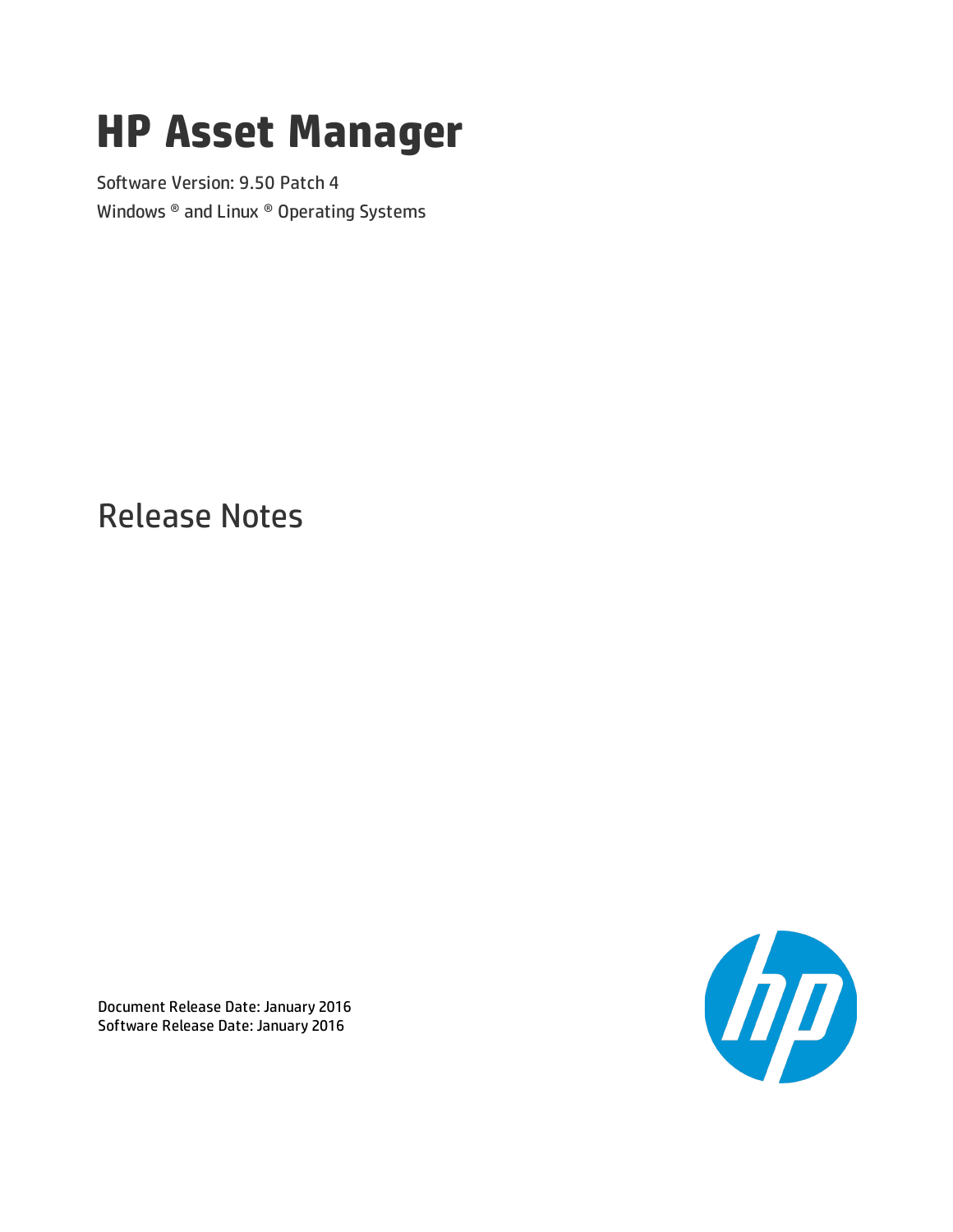#### Legal Notices

#### **Warranty**

The only warranties for HP products and services are set forth in the express warranty statements accompanying such products and services. Nothing herein should be construed as constituting an additional warranty. HP shall not be liable for technical or editorial errors or omissions contained herein.

The information contained herein is subject to change without notice.

#### Restricted Rights Legend

Confidential computer software. Valid license from HP required for possession, use or copying. Consistent with FAR 12.211 and 12.212, Commercial Computer Software, Computer Software Documentation, and Technical Data for Commercial Items are licensed to the U.S. Government under vendor's standard commercial license.

#### Copyright Notice

© 1994 - 2016 Hewlett-Packard Development Company, L.P.

#### Trademark Notices

Adobe™ is a trademark of Adobe Systems Incorporated.

Microsoft® and Windows® are U.S. registered trademarks of Microsoft Corporation.

UNIX® is a registered trademark of The Open Group.

This product includes an interface of the 'zlib' general purpose compression library, which is Copyright © 1995-2002 Jean-loup Gailly and Mark Adler.

#### Documentation Updates

The title page of this document contains the following identifying information:

- Software Version number, which indicates the software version.
- <sup>l</sup> Document Release Date, which changes each time the document is updated. Software Release Date, which indicates the release date of this version of the software.

To check for recent updates or to verify that you are using the most recent edition of a document, go to: <https://softwaresupport.hp.com/>.

This site requires that you register for an HP Passport and to sign in. To register for an HP Passport ID, click **Register** on the HP Support site or click **Create an Account** on the HP Passport login page.

You will also receive updated or new editions if you subscribe to the appropriate product support service. Contact your HP sales representative for details.

#### **Support**

Visit the HP Software Support site at: [https://softwaresupport.hp.com](https://softwaresupport.hp.com/).

This website provides contact information and details about the products, services, and support that HP Software offers.

HP Software online support provides customer self-solve capabilities. It provides a fast and efficient way to access interactive technical support tools needed to manage your business. As a valued support customer, you can benefit by using the support website to:

- **.** Search for knowledge documents of interest
- Submit and track support cases and enhancement requests
- Download software patches
- Manage support contracts • Look up HP support contacts
- <sup>l</sup> Review information about available services
- **.** Enter into discussions with other software customers
- <sup>l</sup> Research and register for software training

Most of the support areas require that you register as an HP Passport user and to sign in. Many also require a support contract. To register for an HP Passport ID, click **Register** on the HP Support site or click **Create an Account** on the HP Passport login page.

To find more information about access levels, go to: <https://softwaresupport.hp.com/web/softwaresupport/access-levels>.

**HP Software Solutions Now** accesses the HPSW Solution and Integration Portal website. This site enables you to explore HP Product Solutions to meet your business needs, includes a full list of Integrations between HP Products, as well as a listing of ITIL Processes. The URL for this website is <http://h20230.www2.hp.com/sc/solutions/index.jsp>.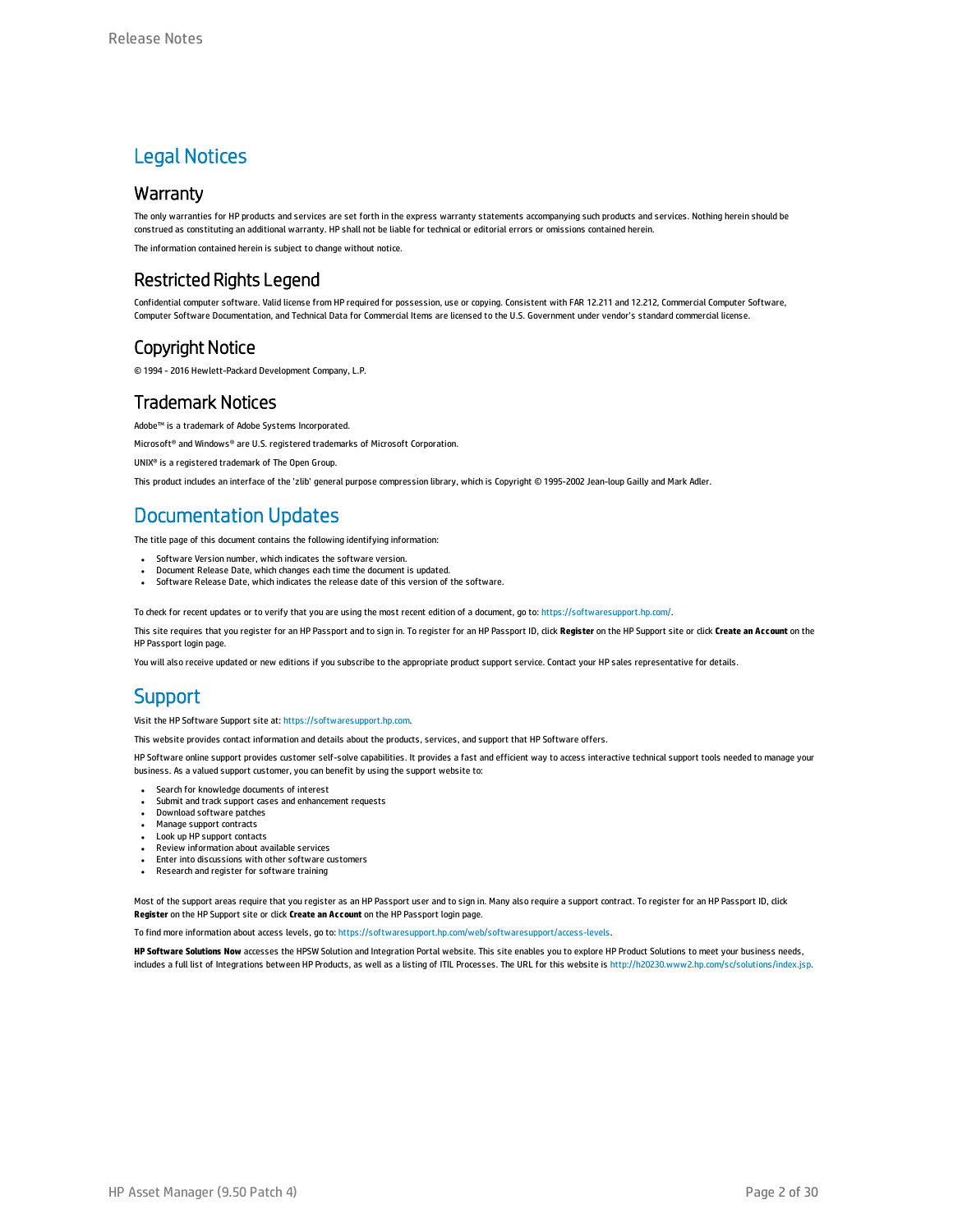# **Contents**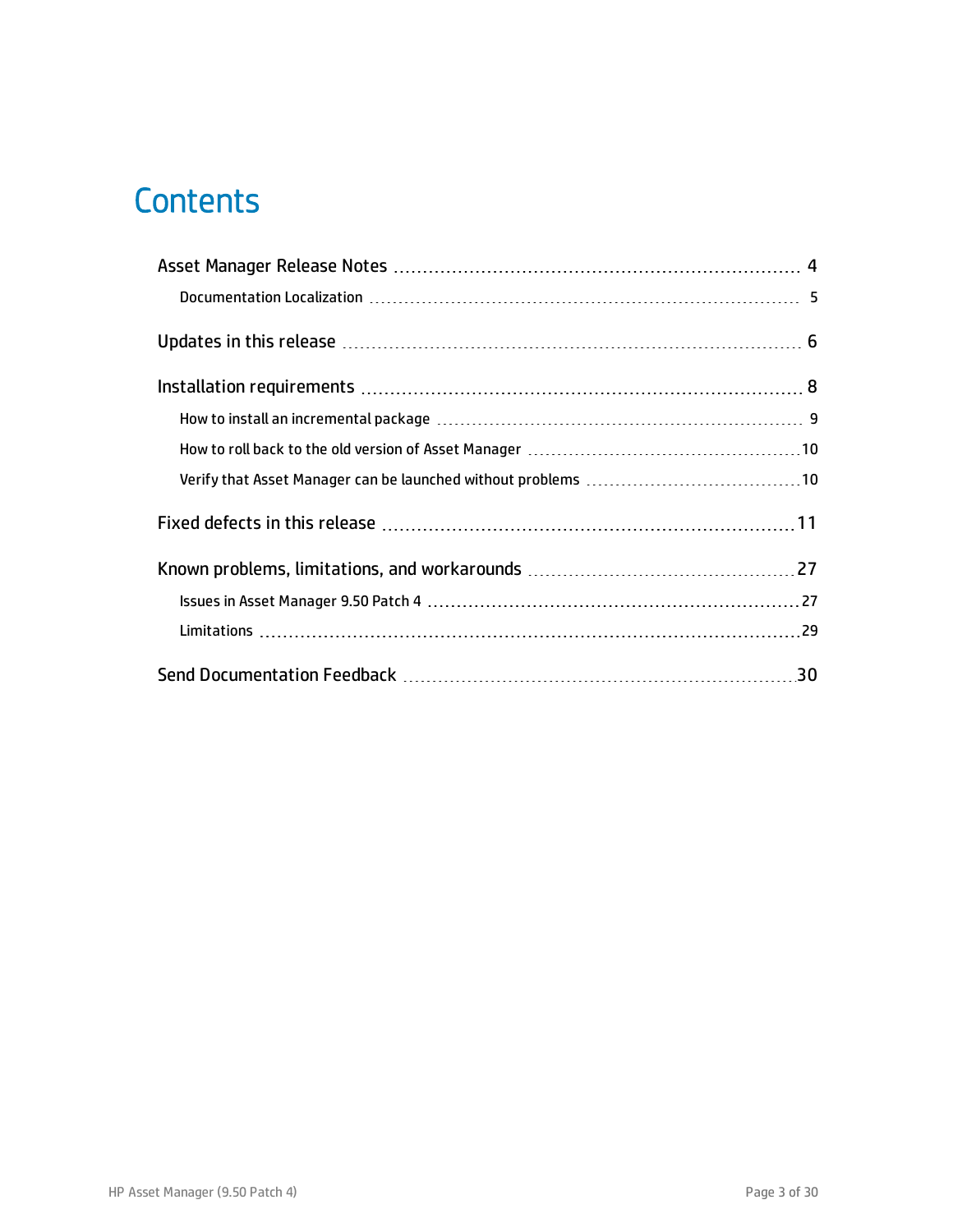# <span id="page-3-0"></span>Asset Manager Release Notes

for the Windows ® and Linux ® Operating Systems.

**Software version:** 9.50 Patch 4

#### **Publication date:** January 2016

This document is an overview of the changes made to Asset Manager (AM). It contains important information that is not included in books or Help. You can find information about the following in this document:

["Updates](#page-5-0) in this release" on page 6 "Installation [requirements](#page-7-0) " on page 8 "Fixed defects in this [release"](#page-10-0) on page 11 "Known problems, limitations, and [workarounds"](#page-26-0) on page 27

#### Support Matrix

For information about the installation requirements and compatibility with other products, see the Asset Manager Support Matrix. The support matrix may be updated between releases, and so is only available at the HP Support web site:

#### <https://softwaresupport.hp.com/>

The support matrix includes the following information:

- <sup>l</sup> **Requirements**
	- <sup>o</sup> Hardware
	- <sup>o</sup> Operating System
	- <sup>o</sup> Databases
	- <sup>o</sup> Application Servers
	- <sup>o</sup> Web Servers
	- <sup>o</sup> Web Browsers and Plug-ins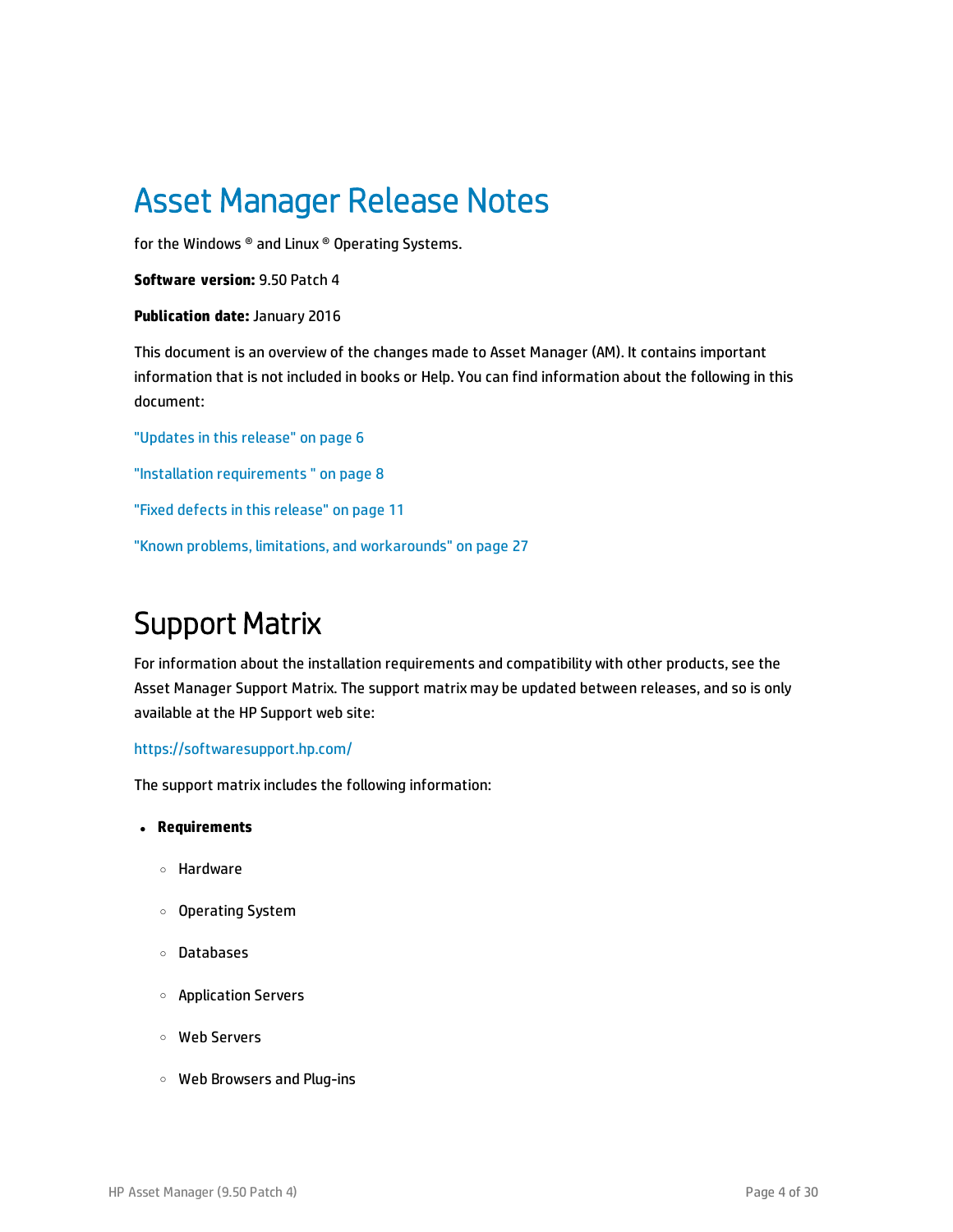Release Notes Asset Manager Release Notes

#### <sup>l</sup> **Compatibility**

- <sup>o</sup> Languages
- <sup>o</sup> Internationalization Variances
- <sup>o</sup> Virtualization Products
- <sup>o</sup> High-Availability Products
- <sup>o</sup> HP Software Integrations
- <sup>o</sup> HP Software Coexistence
- <sup>o</sup> Other Software Coexistence
- <sup>o</sup> Server / Client Compatibility
- <sup>o</sup> Performance and Sizing
- <span id="page-4-0"></span><sup>l</sup> **Obsolescence Plans**

### Documentation Localization

In each release of Asset Manager, a number of guides/manuals are translated into different languages, the rest remain untranslated (English) in the html online help system or the pdf folder.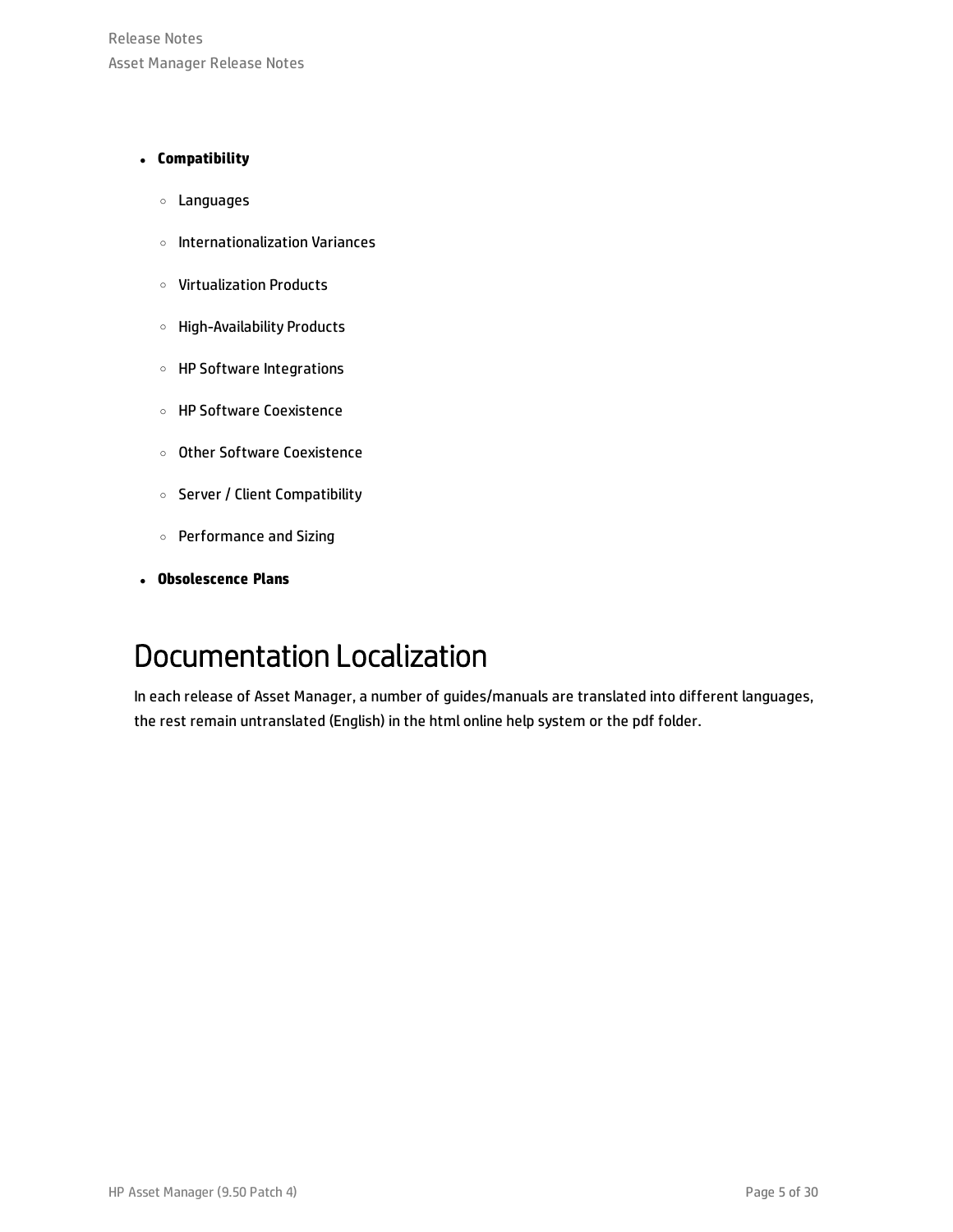### <span id="page-5-0"></span>Updates in this release

This version of Asset Manager provides you with the following user interface updates on the web client:

- The user interface and behavior of the web client are changed/improved as follows.
	- $\circ$  When the user is creating, duplicating or "Multi-editing" record(s), only a detail frame is shown so that the user is not able to perform operations in the list, which is error-prone.
	- $\circ$  An alert pops up if you try to leave the detail frame without saving the changes.
	- $\circ$  In order to avoid misoperation, when you are editing a record, buttons in the list frame will gray out or be hidden.
	- <sup>o</sup> The detail frame now has a title that describes the selected record.
	- $\circ$  The detail frame turns to read-only while you are deleting a record. The read-only mode ends when you click "OK or "Cancel".
	- $\circ$  In most cases, the state of the list/detail view is kept when you switch to another page. For example, after you view some drill-down contents and then return to the previous list/detail view, the same list and record are displayed.
	- $\circ$  In the list frame, if there is a record selected on a certain page, when you switch to that page, the web client automatically scrolls down to the row where the record is located.
- The look and feel of the web client is enhanced.
	- <sup>o</sup> When you click on a record, the record is bolded and the background of the record is highlighted in grey.
	- $\circ$  The boundary between the list frame and detail frame is clearer.
	- $\circ$  In the list frame, if a cell is not wide enough for its content, the truncated part will be displayed as "...".
	- <sup>o</sup> The font size is smaller.
- On the Asset Manager web client, the user interfaces used for editing multiple records are changed as follows.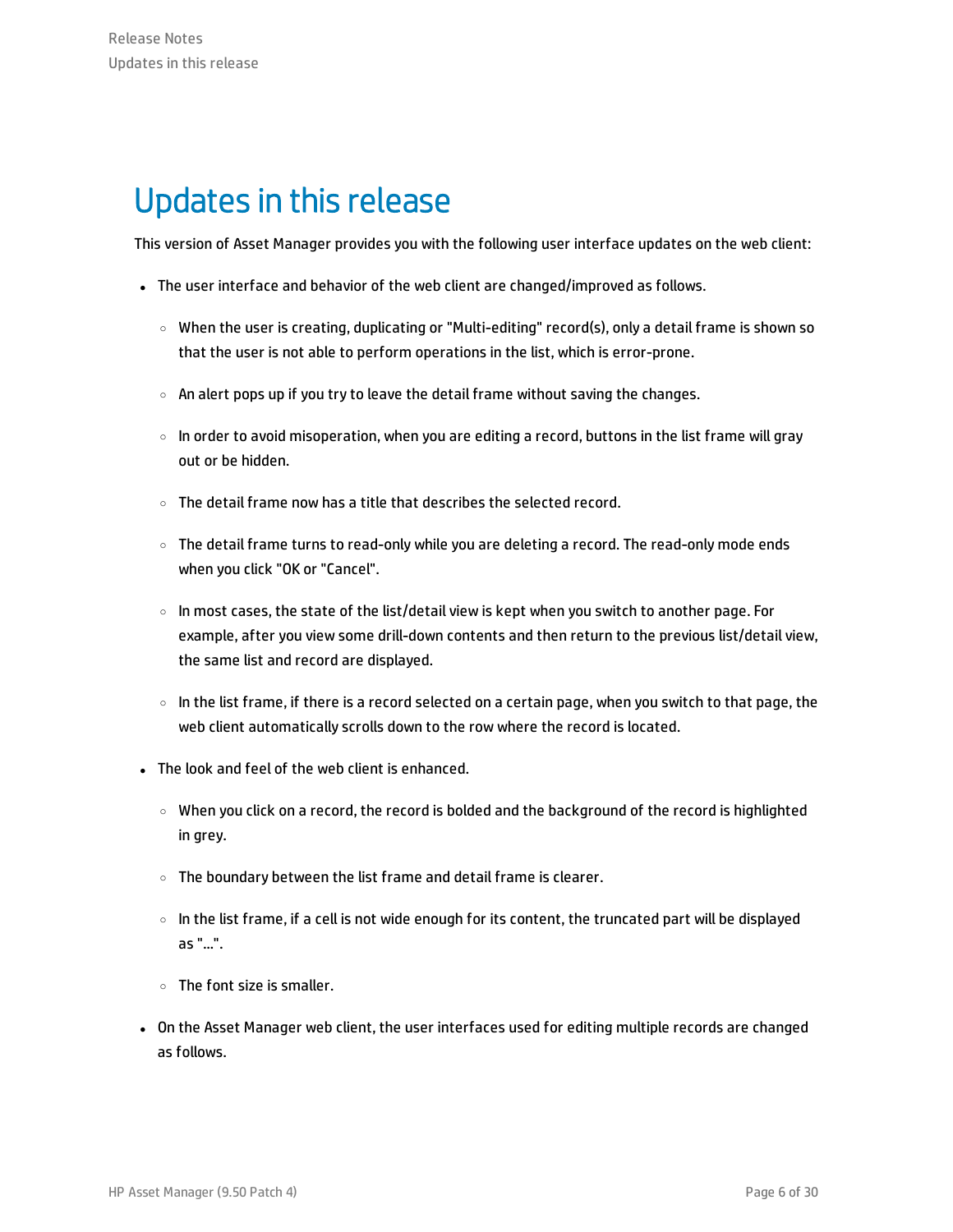- $\circ$  In previous versions of Asset Manager, to edit multiple records simultaneously, you can check the checkboxes next to the records, click the "Edit" button, and then make changes to these records. In this version, the "Edit" button is renamed as "Multi edit" to clarify its usage.
- $\circ$  When you check the checkboxes of multiple records and click "Multi edit", an independent screen is opened for you to edit the selected records. You can see a message that indicates the number of selected records.

**Note:** Be aware of the difference between clicking on a record and checking the checkboxes of multiple records. As by design, if you click on a record, the record will be bolded and the details of this record are displayed in the detail frame (the lower area of the list-detail view), the changes made in this frame only apply to this record. In contrast, to update multiple records, you must check the checkboxes of multiple records and use the "Multi edit" button. More information about this behavior can be found in the User Interface Guide.

• A property named "Lists.Checkbox.AutoSync" is added to the package properties file of the web tier. This property controls whether the status of a check box is synchronized to the backend immediately. For example, you check a check box and then refresh the page before making any changes to the record, if the property is set to False, the selection will be cleared. This does not happen if the property is set to True. By default, this property is set to False. Turning it on may have impact on the performance.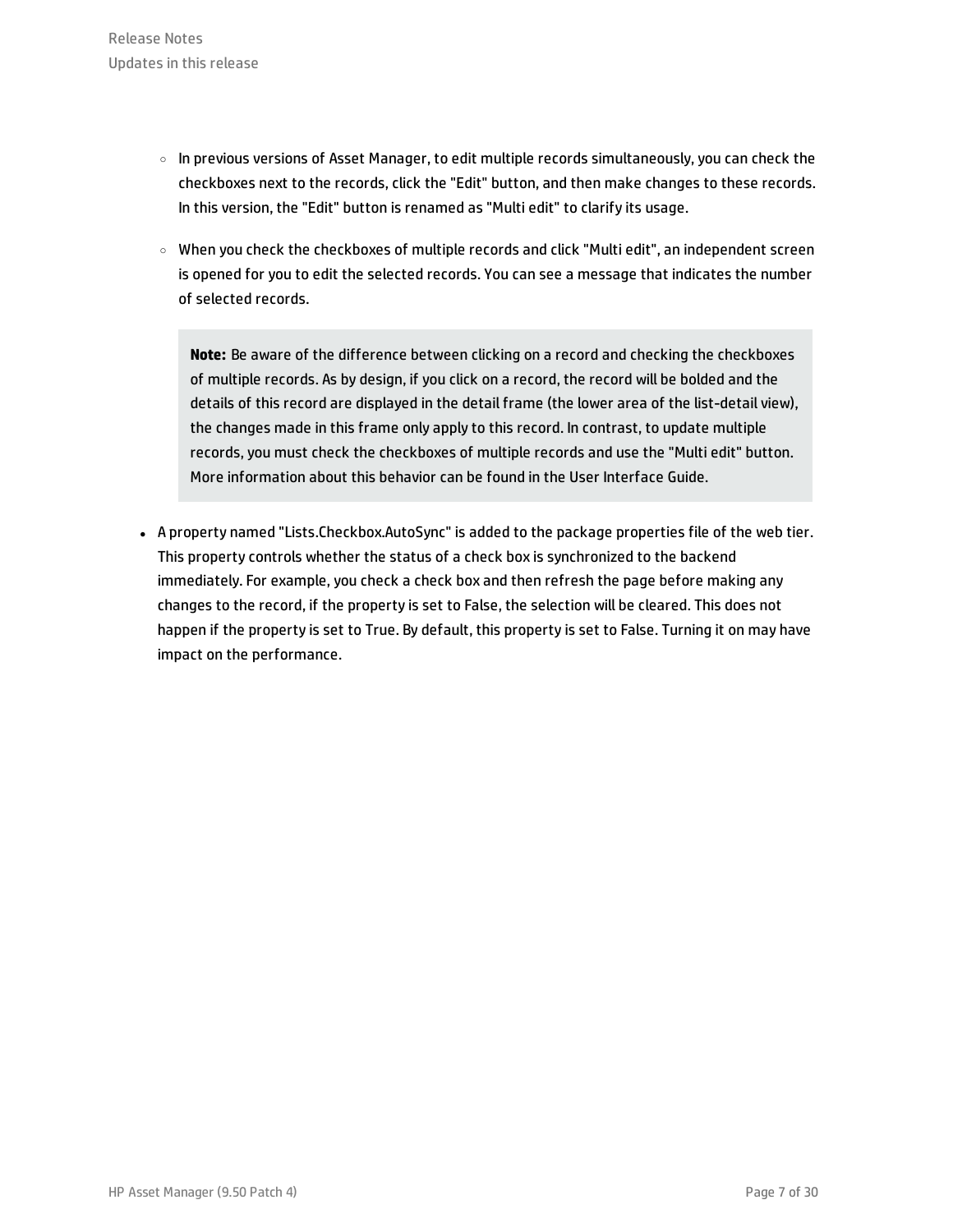# <span id="page-7-0"></span>Installation requirements

This patch is delivered as in incremental package, it must be installed on top of 9.50 or later versions.

After Asset Manager 9.50 Patch 1 (not including Asset Manager 9.50 Patch 1), the following types of releases are delivered in the form of incremental packages.

- Hotfix
- Patch
- Minor.minor release

**Note:** Major and minor releases are still delivered as full installation packages.

An incremental package contains only the updated binary and configuration files. The following table shows the upgrading path when you upgrade from a earlier version of Asset Manager.

| <b>Upgrade</b><br>from               | <b>Upgrade to</b>                                     | <b>Upgrading path</b>                                                                                                        |
|--------------------------------------|-------------------------------------------------------|------------------------------------------------------------------------------------------------------------------------------|
| Asset<br>Manager<br>$5.2x \sim 9.4x$ | Asset Manager<br>9.50 Patch 1                         | 1. Run the full installation package of Asset Manager 9.50 Patch<br>1.                                                       |
|                                      |                                                       | 2. Migrate the Asset Manager database to version 9.50 Patch 1.                                                               |
|                                      |                                                       | 3. Uninstall the old version of Asset Manager programs.                                                                      |
| Asset<br>Manager<br>$5.2x \sim 9.4x$ | Asset Manager<br>9.5x Patch x                         | 1. Run the full installation package of Asset Manager 9.50 Patch<br>1.                                                       |
|                                      |                                                       | 2. Run the incremental package of Asset Manager 9.5x Patch x.                                                                |
|                                      |                                                       | 3. Migrate the Asset Manager database to version 9.5x Patch x.                                                               |
|                                      |                                                       | 4. Uninstall the old version of Asset Manager.                                                                               |
| Asset<br>Manager<br>$9.50 - 9.5x$    | A greater version<br>of Asset Manager<br>9.5x Patch x | 1. Run the incremental package of the greater version of Asset<br>Manager 9.5x Patch x.                                      |
| Patch x                              |                                                       | 2. Migrate the Asset Manager database as needed.                                                                             |
|                                      |                                                       | <b>Note:</b> If the version increment of the upgrade is on the<br>minor.minor level, such as 9.50 to 9.50 Patch 1, there are |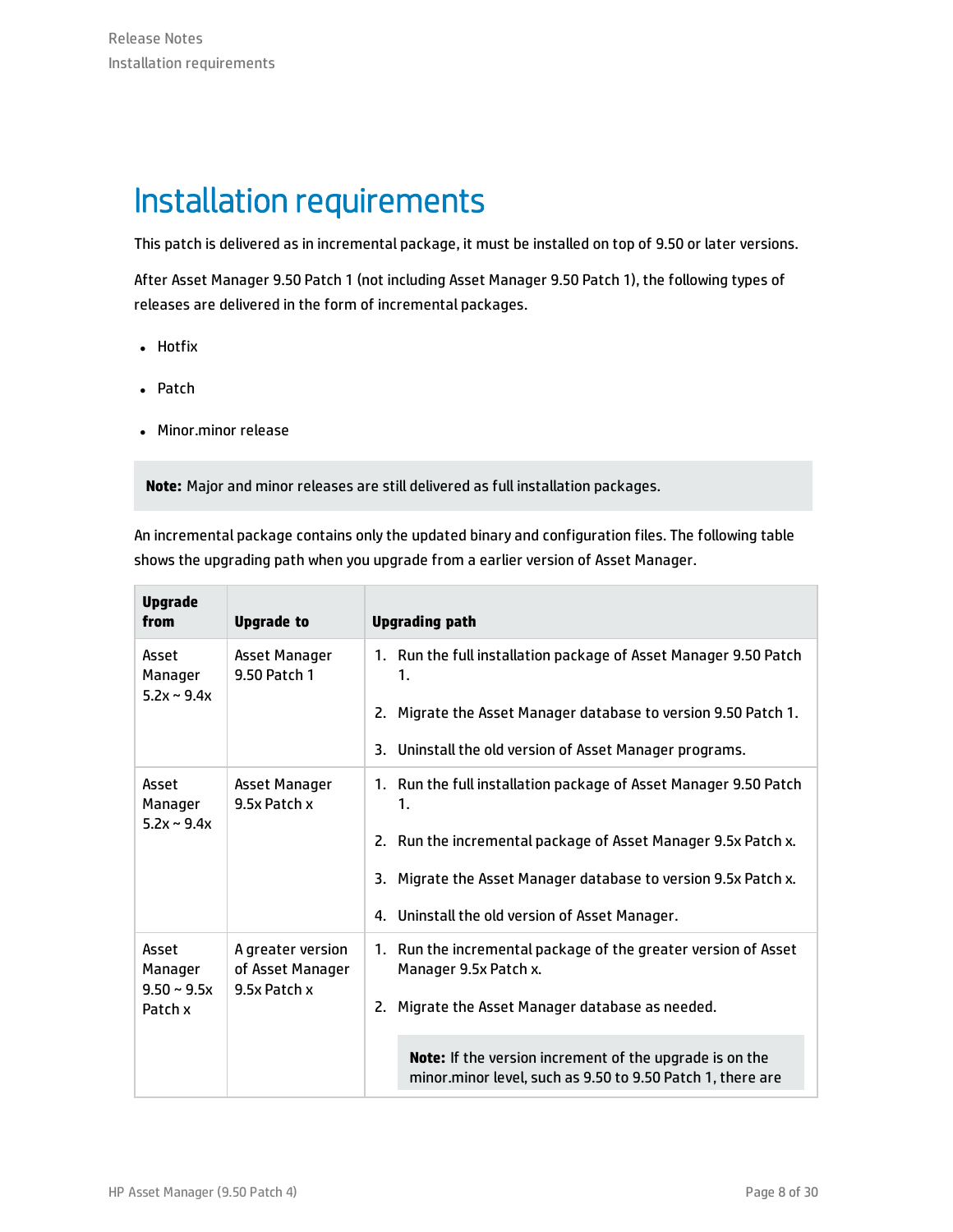| Upgrade<br>from | Upgrade to | <b>Upgrading path</b>                                                                       |  |
|-----------------|------------|---------------------------------------------------------------------------------------------|--|
|                 |            | no database structure changes and you do not need to<br>migrate the Asset Manager database. |  |

For more information about the installation procedure (precautions, methodology and different ways to install/uninstall Asset Manager), refer to the Installation Guide shipped with Asset Manager 9.50 Patch 4.

For more information about the migration procedure, refer to the Migration Guide shipped with Asset Manager 9.50 Patch 4.

### <span id="page-8-0"></span>How to install an incremental package

To install an incremental package, follow these steps.

- 1. Make sure that you have Java 7 or above installed.
- 2. Acquire and unzip the incremental package.

**Note:** Usually, the name of the incremental package is similar to DeltaPatch.zip.

- 3. Disconnect all user and services from the Asset Manager database.
- 4. Shut down:
	- <sup>o</sup> Asset Manager Automated Process Manager
	- <sup>o</sup> Asset Manager APIs
	- <sup>o</sup> External programs that access the old-format production database.
	- <sup>o</sup> Asset Manager Web tier and Web service
- 5. Run the applyPatch.bat file with administrator rights.
- 6. A command-line window appears.
- 7. Enter the installation directory of the old version of Asset Manager. For example, C:\Program Files (x86)\HP\Asset Manager 9.50 en.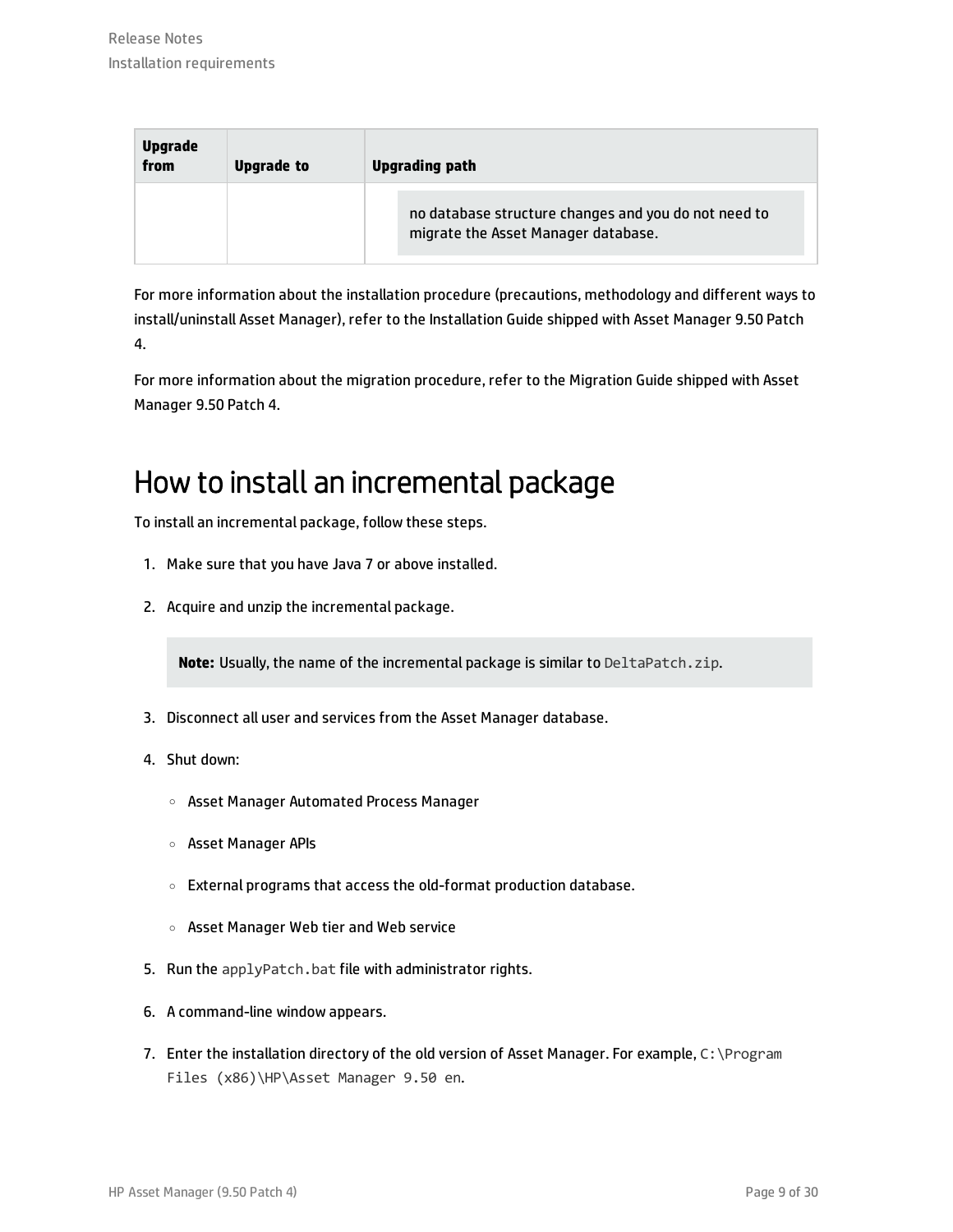- 8. Enter Yes to confirm the installation. If you enter No, you can enter the installation directory again.
- 9. Wait until the upgrade finishes.
- 10. A log file named patch. log is created in the patch\_logs folder.
- 11. A backup file named oldPatchFiles.zip file is created in the BackupOldFiles folder.

**Note:** The oldPatchFiles.zip file contains the old version of the Asset Manager binary and configuration files which are modified by the installer. If you want to install the incremental package again (or re-apply the incremental package when upgrade fails), you must manually back up the oldPatchFiles.zip file. Otherwise, the oldPatchFiles.zip file will be overwritten and you will lose the backup of these old binary/configuration files.

- 12. If the upgrade is successful, a file named <version>.success (for example, 9.50.11xxx.success) is created in the BackupOldFiles folder.
- 13. If the upgrade fails, view the patch.log file, correct the issue, and then run the incremental package again.

**Note:** In Linux, run the applyPatch.sh file instead of applyPatch.bat.

#### <span id="page-9-0"></span>How to roll back to the old version of Asset Manager

To roll back to the old version of Asset Manager, unzip the oldPatchFiles.zip file, and then manually replace the corresponding files in the installation folder with the files in the oldPatchFiles.zip file.

**Note:** The rollback is only about binary and configuration files, it does not change the database structure.

### <span id="page-9-1"></span>Verify that Asset Manager can be launched without problems

If you are having problems launching Asset Manager 9.50 Patch 4, contact user support.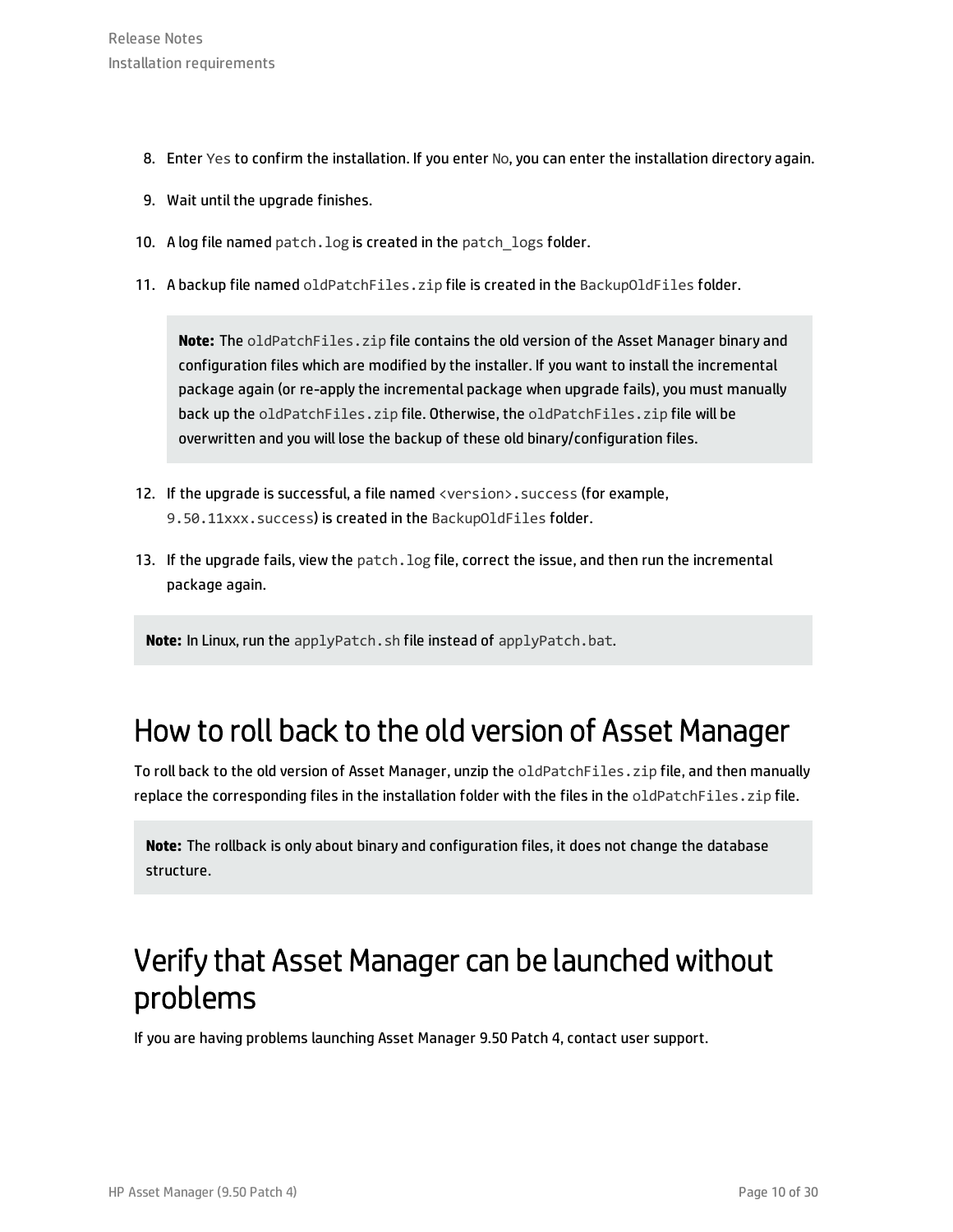# <span id="page-10-0"></span>Fixed defects in this release

The reference number for each fixed defect is the Change Request (QCCR) number. For more information about fixed defects, visit HP [Software](http://www.hp.com/managementsoftware/support) [Support](http://www.hp.com/managementsoftware/support) Online, or contact your HP Support representative directly.

| <b>CR</b>    | Problem                                                                                                                                                                                                            | <b>Solution</b>                                                                             |
|--------------|--------------------------------------------------------------------------------------------------------------------------------------------------------------------------------------------------------------------|---------------------------------------------------------------------------------------------|
| QCCR1E120410 | The detail page shows the detailed information of a record, but the focus<br>on the list remains on another record.                                                                                                | The record shown in the detail frame<br>is always highlighted in the list frame.            |
| QCCR1E120420 | If you select a script with Chinese label to refresh the widget in the<br>preview panel, messy characters are shown on the label.                                                                                  | No messy characters are shown.                                                              |
| QCCR1E120560 | You try to delete a record that cannot be deleted, as expected, an error<br>message appears. However, after you receive the error message, the<br>details of the record is replaced with another record's details. | This defect is fixed. The details of the<br>record stays correct after the error<br>occurs. |
| QCCR1E120814 | Highlight on records disappears after clicking the "Back" link from<br>another screen.                                                                                                                             | This defect is fixed by a code change.                                                      |
| QCCR1E121374 | If the finish part of a wizard contains amMsgBox, the message box is not<br>displayed in the web.                                                                                                                  | The message box is displayed<br>correctly now.                                              |
| QCCR1E121472 | The main list returns to the detail frame after clicking "Approve" from<br>the "My workflow task" screen.                                                                                                          | The List-detail frame on the web<br>client now works correctly.                             |
| QCCR1E122086 | On the Windows client, you try to export a list to Excel. If the screen list<br>contains only one record, no data is exported.                                                                                     | The data is exported to Excel correctly<br>even if there is only one record.                |
| QCCR1E123296 | On the web client, you select 2 or more records and try to edit them<br>simultaneously. Then, you return to the list and uncheck one or more                                                                       | When you are updating multiple<br>records on the web client, it does not                    |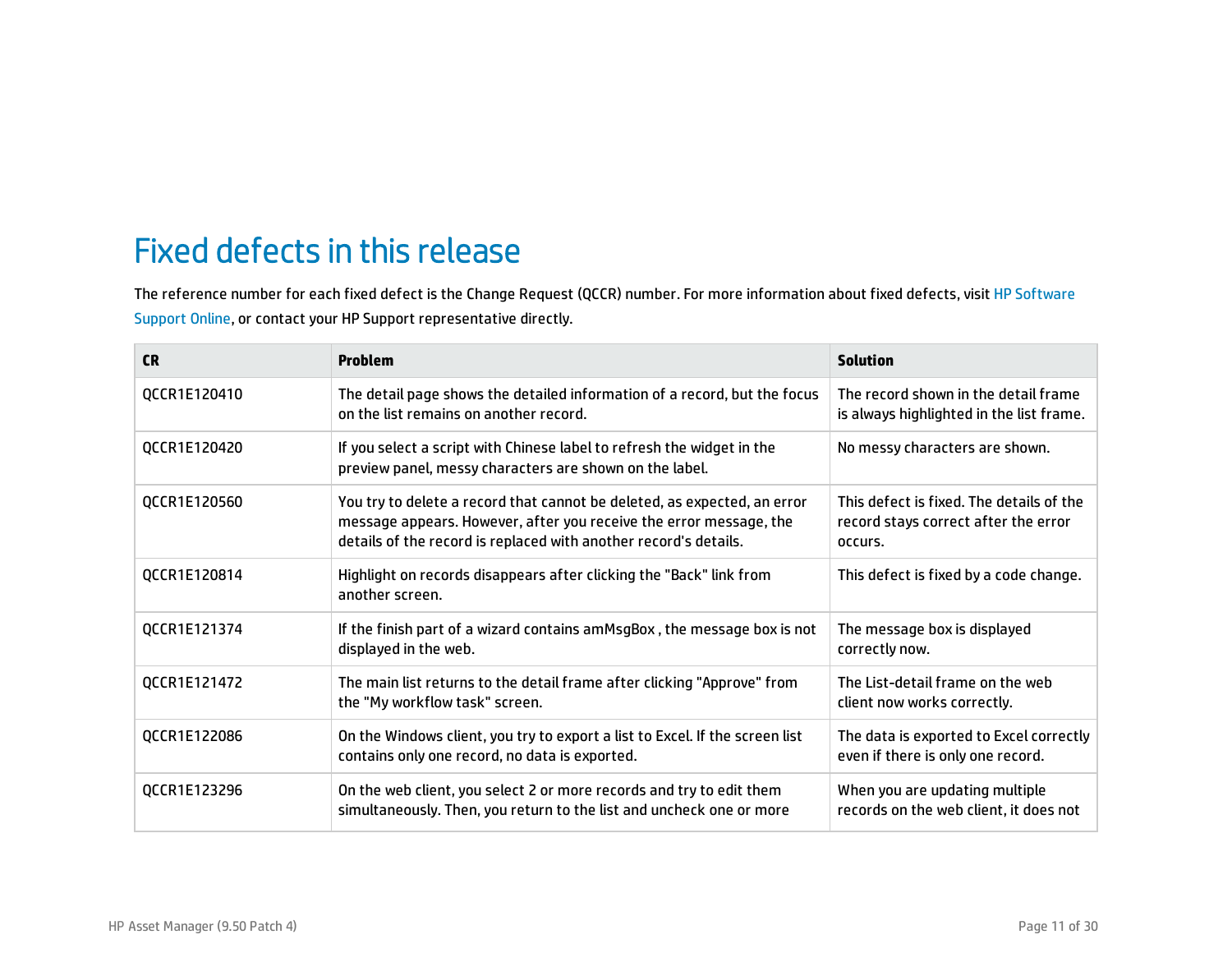| <b>CR</b>    | <b>Problem</b>                                                                                                                                                                                                                                                                              | <b>Solution</b>                                                                                                                                                                                                                                                                           |
|--------------|---------------------------------------------------------------------------------------------------------------------------------------------------------------------------------------------------------------------------------------------------------------------------------------------|-------------------------------------------------------------------------------------------------------------------------------------------------------------------------------------------------------------------------------------------------------------------------------------------|
|              | records. When you go back and modify the selected records again, the<br>originally selected records are updated as well, even though they were<br>unchecked.                                                                                                                                | allow you to change the selections.                                                                                                                                                                                                                                                       |
| QCCR1E125074 | On the Windows client, the "Calculate Total" button does not work<br>correctly with the monetary type fields. When all assets have the same<br>value for a monetary field, the button does not do (monetary value) *<br>(Number of items). Instead, it displays the price of a single item. | The "Calculate Total" button works<br>correctly on the Windows client. The<br>following types can be calculated:<br>Double-precision number, Monetary<br>Double-precision number, Percentage<br>Double-precision number, Floating<br>point number, Integer (16-bit), Integer<br>(32-bit). |
| QCCR1E125469 | You cannot use calendar to input date in Internet Explorer 9.                                                                                                                                                                                                                               | The calendar works correctly now.                                                                                                                                                                                                                                                         |
| QCCR1E125699 | On a list-detail page of the web client, after the timeout, when you try to<br>log on again, only the detail page shows up.                                                                                                                                                                 | After you log on after a timeout, the<br>list-detail page is resumed.                                                                                                                                                                                                                     |
| QCCR1E126036 | You use Internet Explorer 9 as the browser. After clicking the "Cancel"<br>button during "Multi edit", the detail frame of the list-detail page is<br>missing.                                                                                                                              | This issue is fixed by the re-<br>implementation of the list-detail view.                                                                                                                                                                                                                 |
| QCCR1E126039 | In Multi edit editing mode, getting into the linked screen to select a linked<br>record and returning back, you will see all records are displayed even if<br>the "Displaying selection" is checked.                                                                                        | The Multi edit behavior is now<br>changed, it now opens a detail-only<br>editing screen.                                                                                                                                                                                                  |
|              |                                                                                                                                                                                                                                                                                             | If the "Save" button is clicked, the<br>"Display selections" state is lost. If the<br>"Cancel" button is clicked, the "Display<br>selections" state is kept.                                                                                                                              |
| QCCR1E126049 | On the web client, pulling up the division line to have only one record left<br>in a list, the scroll bar is missing.                                                                                                                                                                       | This defect has been fixed, the scroll<br>bar is displayed properly.                                                                                                                                                                                                                      |
| QCCR1E126057 | If you pull the division line up or down on a list-detail page on the web                                                                                                                                                                                                                   | This defect is fixed by the new design                                                                                                                                                                                                                                                    |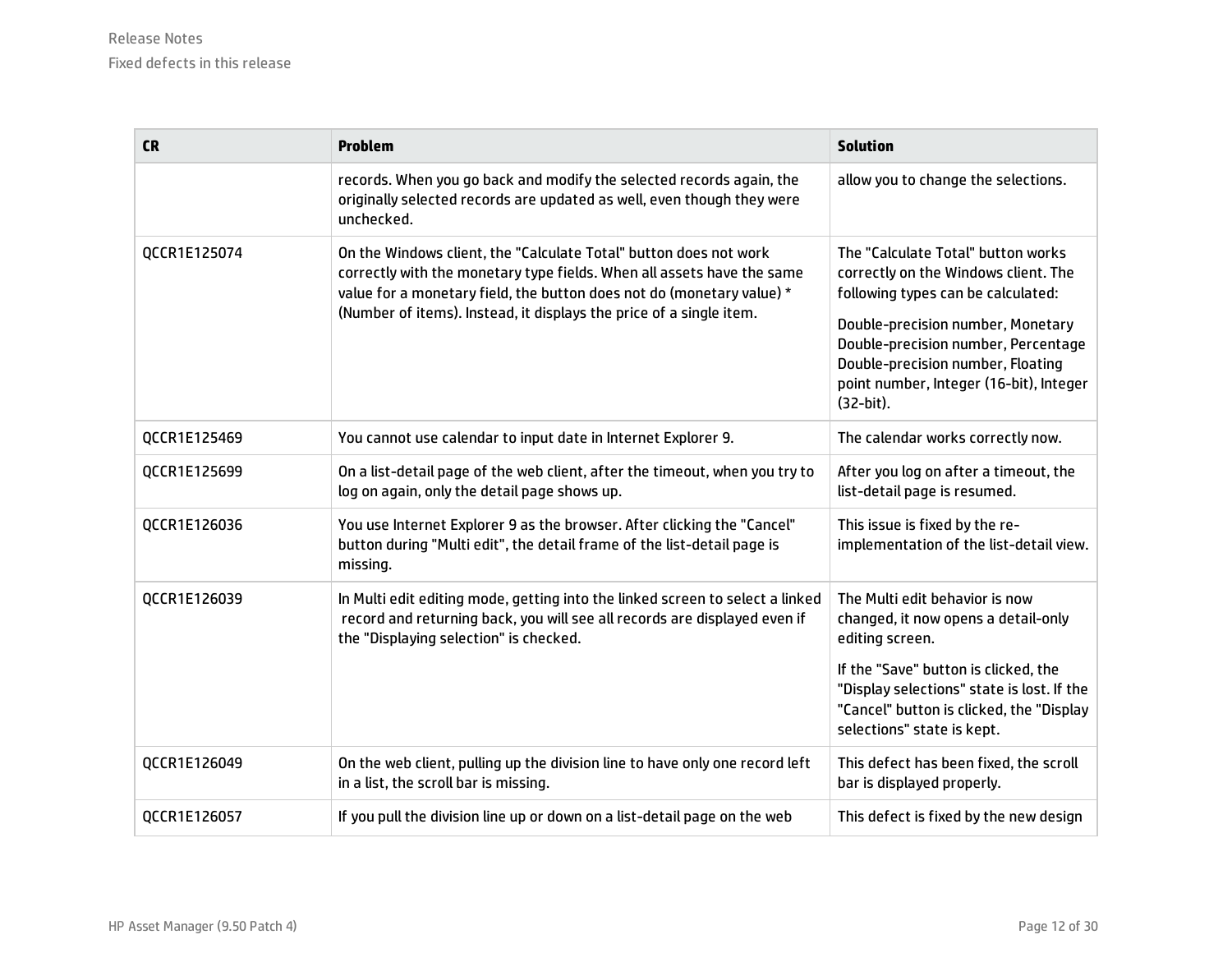| <b>CR</b>    | <b>Problem</b>                                                                                                                                                                               | <b>Solution</b>                                                                                                                    |
|--------------|----------------------------------------------------------------------------------------------------------------------------------------------------------------------------------------------|------------------------------------------------------------------------------------------------------------------------------------|
|              | client, the height of the records is changed.                                                                                                                                                | of the division line.                                                                                                              |
| QCCR1E126059 | Scroll bar on a list-detail page is not aligned in the way of icon, location<br>and show-up behavior under certain circumstances                                                             | This defect has been fixed, the scroll<br>bar is displayed properly.                                                               |
| QCCR1E126069 | You create a new record and delete it in the filtered out records page.<br>When you remove the filter in the list, you get the empty detail page<br>instead of the first record in the list. | List-detail view is re-implemented to<br>improve usability and user experience,<br>this issue is fixed by design.                  |
| QCCR1E126070 | On a linked list page (which only has the list page) of Asset Manager web<br>client, if you click "My preference" and then click "Back", you will get an<br>error.                           | The error no longer occurs.                                                                                                        |
| QCCR1E126122 | The focus on a tab is lost when switching between records on a list-detail<br>page.                                                                                                          | The focus stays on the tab when<br>switching between records on the list-<br>detail page.                                          |
| QCCR1E126133 | By using Record Search, the SQL name is displayed instead of the label<br>name.                                                                                                              | This defect has been fixed, the search<br>result list header can display the label<br>of fields.                                   |
| QCCR1E126259 | When you exit the edit mode of a detail page and navigate to the list<br>detail again on Chrome, a blank detail page is displayed.                                                           | Web client will try to load the detail<br>view from context into list-detail<br>screen, even if the list or selection is<br>empty. |
| QCCR1E126263 | Expanding and collapsing filter fold button '>' causes the list-detail<br>screen to refresh many times.                                                                                      | This defect has been fixed, the list-<br>detail screen does not refresh many<br>times.                                             |
| QCCR1E126265 | A list/detail view turns to list/list view after creating a new record.                                                                                                                      | The list/detail view remains the same<br>after creating a record.                                                                  |
| QCCR1E126272 | Error "java.lang.NullPointerException" occurs when save the data after<br>clicking "Display Selections".                                                                                     | This defect is fixed , the error<br>"java.lang.NullPointerException" does                                                          |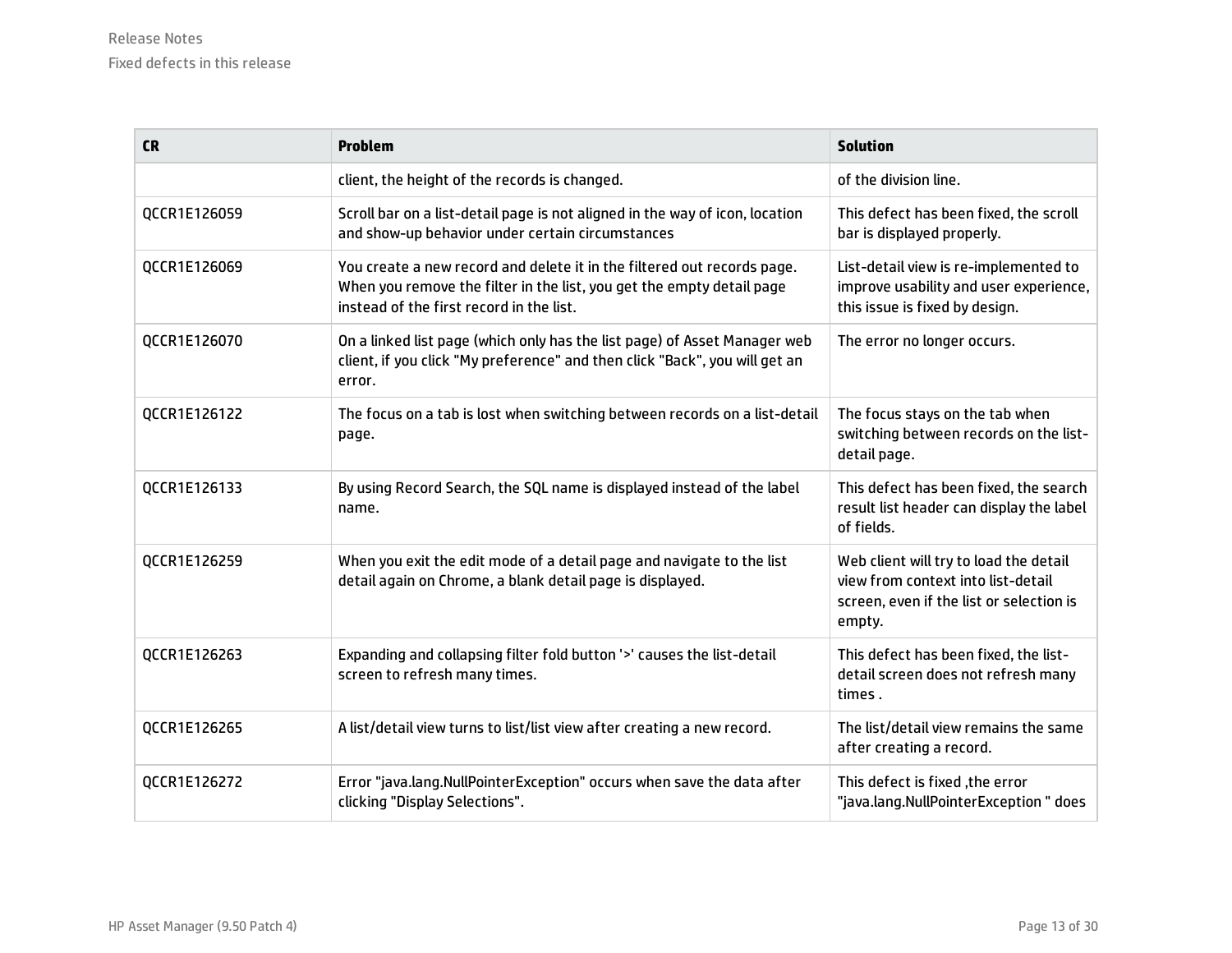| <b>CR</b>    | <b>Problem</b>                                                                                                                                                                                   | <b>Solution</b>                                                                                                                                                                                                         |
|--------------|--------------------------------------------------------------------------------------------------------------------------------------------------------------------------------------------------|-------------------------------------------------------------------------------------------------------------------------------------------------------------------------------------------------------------------------|
|              |                                                                                                                                                                                                  | not occur.                                                                                                                                                                                                              |
| QCCR1E126275 | After the data was modified in the detail frame, list data takes a long<br>time to synchronize.                                                                                                  | List-detail view is re-implemented to<br>improve usability and user experience,<br>this issue is fixed by design.                                                                                                       |
| QCCR1E126321 | The wrong page is displayed when clicking the "duplicate" button while it<br>is still in the middle of the process of loading page.                                                              | The page is masked while it is still in<br>the middle of the process of loading, a<br>user is not able to click the<br>"Duplicate" button.                                                                              |
| QCCR1E126348 | Status of buttons and the number of selected records are wrong in Multi<br>edit mode if the records are selected on different pages.                                                             | Status of buttons and the number of<br>selected records are correct in the<br>Multi edit editing mode when the<br>records are selected in different<br>pages.                                                           |
| QCCR1E126349 | After you save the changes on a record through "Display selection", there<br>is no data displayed in the list-detail page any more no matter you select<br>"Display selection" or "Display all". | After you save the changes on the<br>record through the "Display<br>selection", the data is displayed in the<br>list.                                                                                                   |
| QCCR1E126363 | Records selection change does not take effect during Multi edit on the<br>web client. It makes the change to both selected and unselected records.                                               | This issue is fixed by page flow re-<br>design. In the new design, clicking<br>'Multi edit' button opens a detail-only<br>mass updating page, there is no way<br>to select and unselect records while<br>mass updating. |
| QCCR1E126370 | Page focus on the list frame is lost after returning from link lookup<br>screen on the web client.                                                                                               | List-detail view is re-implemented to<br>improve usability and user experience,<br>this issue is fixed by design.                                                                                                       |
| QCCR1E126375 | You select multiple records, click "Next page", and then go into Multi edit<br>mode, there is no detail page but only the list page.                                                             | Detail page is displayed properly.                                                                                                                                                                                      |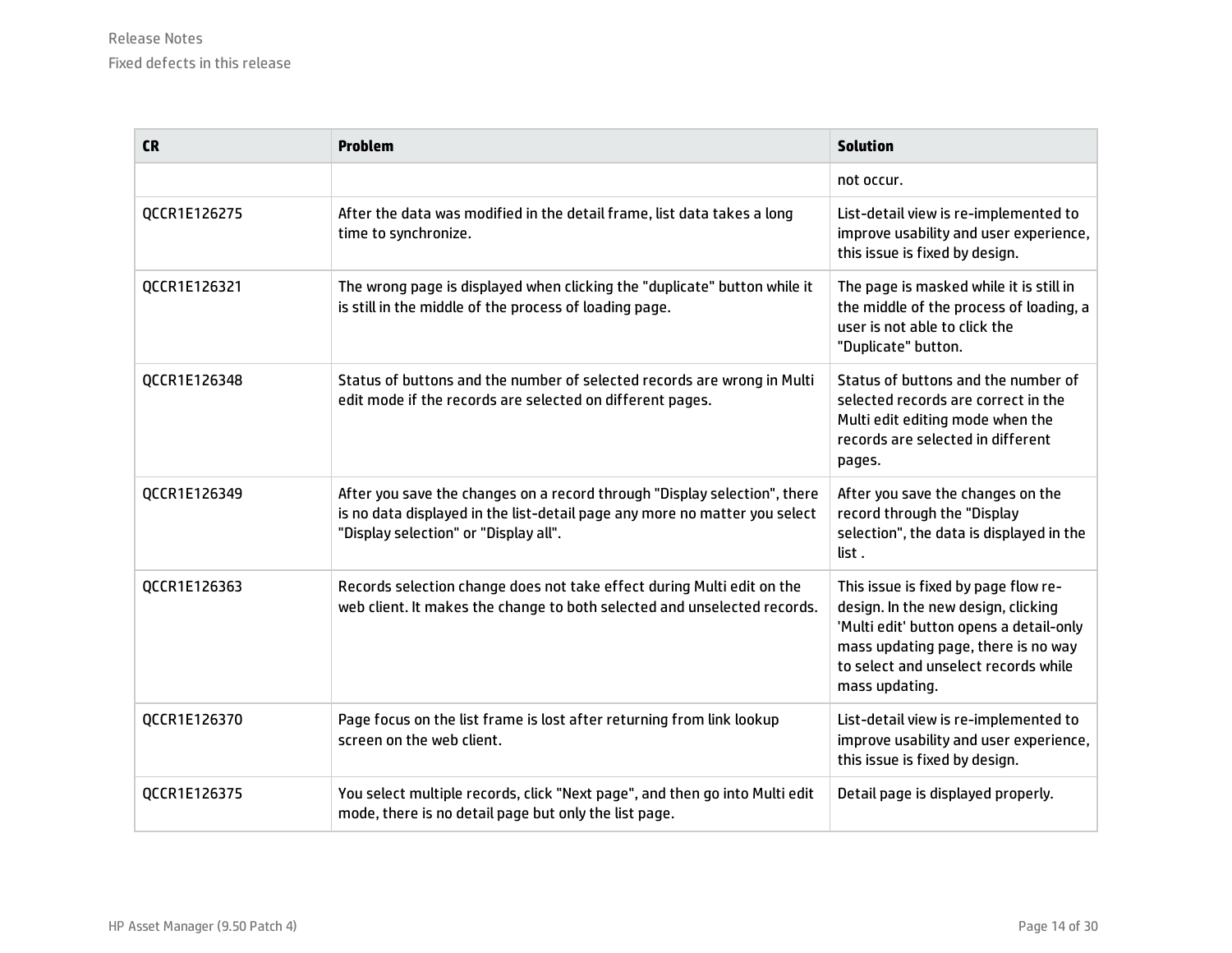| <b>CR</b>    | <b>Problem</b>                                                                                                                                                                                                                                                                                                                                   | <b>Solution</b>                                                                                                                                       |
|--------------|--------------------------------------------------------------------------------------------------------------------------------------------------------------------------------------------------------------------------------------------------------------------------------------------------------------------------------------------------|-------------------------------------------------------------------------------------------------------------------------------------------------------|
| QCCR1E126908 | According to the 9.50 Migration manual (section "Importing the standard<br>reports provided with Asset Manager 9.50"), some standard Crystal<br>Reports can be imported in AM. However, in Application Designer, when<br>trying to import the line of business data as described in the manual,<br>there is no such option as "Crystal Reports". | In the Migration Guide, the description<br>for "Data to import" is changed as<br>follows:                                                             |
|              |                                                                                                                                                                                                                                                                                                                                                  | Reports are grouped and imported<br>from the perspective of business,<br>select the following option(s)<br>according to your business<br>requirement. |
| QCCR1E127027 | Slow and delayed typing response in comment and other text fields on<br>the web client.                                                                                                                                                                                                                                                          | No delay anymore when typing in<br>comment and other text fields.                                                                                     |
| QCCR1E127168 | Pulling division line up and down in a list-detail view several times causes<br>abnormal behavior.                                                                                                                                                                                                                                               | No abnormal behavior in the list-detail<br>view when you pull the division line.                                                                      |
| QCCR1E127174 | Changing the check box status in the filter form causes the main list to<br>be refreshed.                                                                                                                                                                                                                                                        | The main list is no longer refreshed.                                                                                                                 |
| QCCR1E127615 | Highlight effect on a record disappears after returning from the detail<br>view of the link.                                                                                                                                                                                                                                                     | Highlight effect now works correctly.                                                                                                                 |
| QCCR1E127707 | When you open the calendar control and select the week, month or year,<br>the screen moves up, and you have to scroll down to select the desired<br>option.                                                                                                                                                                                      | The screen does not move when you<br>are operating in the calendar control.                                                                           |
| QCCR1E127816 | Web tier performance log is not logged when using Weblogic.                                                                                                                                                                                                                                                                                      | The performance log now works<br>correctly.                                                                                                           |
| QCCR1E127876 | On the web client, closing a tab without logging out makes AM web client<br>not accessible. The following error is returned. "Sorry, you are not<br>authorized to access the specified resource."                                                                                                                                                | AM web client can be accessed<br>successfully.                                                                                                        |
| QCCR1E127914 | A home page template was created according to the instructions in the<br>Tailoring manual, page 178, and was associated with a user role.                                                                                                                                                                                                        | A section named "User profiles" is<br>added to the chapter of Tailoring                                                                               |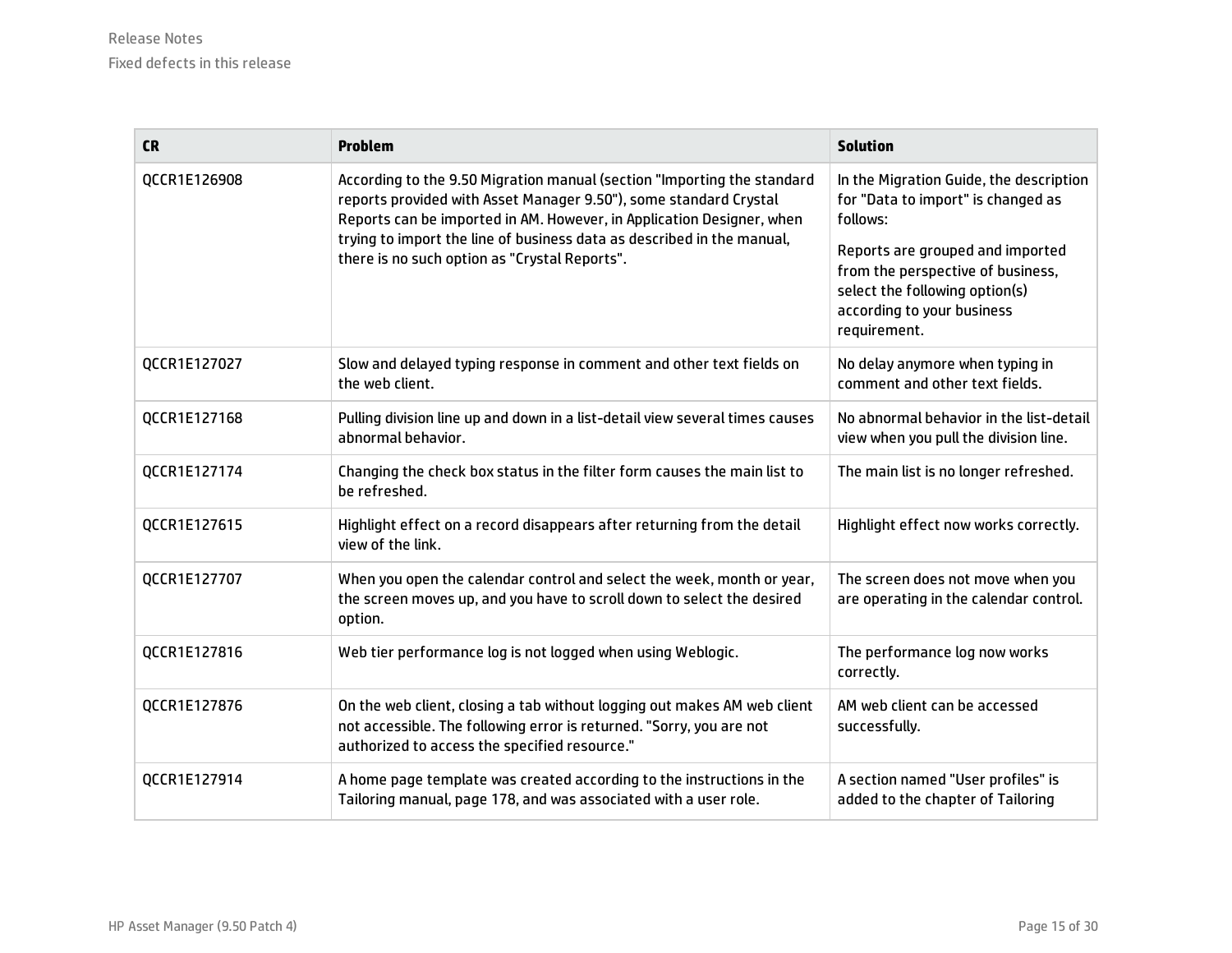| <b>CR</b>    | <b>Problem</b>                                                                                                                                   | <b>Solution</b>                                                                                                                                                                                                                                          |
|--------------|--------------------------------------------------------------------------------------------------------------------------------------------------|----------------------------------------------------------------------------------------------------------------------------------------------------------------------------------------------------------------------------------------------------------|
|              | However, when the user with that role logs on to the web client, the home<br>page is not showing up.                                             | manual.                                                                                                                                                                                                                                                  |
| QCCR1E128006 | Request to document the two APIs amGetConnection and<br>amReleaseConnection.                                                                     | The two APIs are documented in the<br>Programmer's Reference Guide.                                                                                                                                                                                      |
| QCCR1E128011 | The amount of log messages is printed out while logging on to the web<br>client on WebLogic.                                                     | The unnecessary log messages will<br>not be printed out when INFO is the<br>logging level of WebLogic.                                                                                                                                                   |
| QCCR1E128065 | When user collapses the script report result console in a script report,<br>the arrow direction of the expand icon is the opposite.              | The arrow direction is now correct in<br>the script widget design screen.                                                                                                                                                                                |
| QCCR1E128066 | The result area becomes blank after expanded many times in a script<br>widget design screen.                                                     | The script report result data is well<br>displayed.                                                                                                                                                                                                      |
| QCCR1E128067 | Label in link report setting is not appropriate. It should be the Report<br>name instead of "Linked report settings".                            | Label in link report setting correctly<br>shows the Report name.                                                                                                                                                                                         |
| QCCR1E128068 | Linked report mapping description is always displayed even if there is no<br>mapping condition between the current report and the mapped report. | Linked report mapping description<br>shows up when you select a mapped<br>report that has the mapping condition<br>with the mapped report.                                                                                                               |
| QCCR1E128151 | Request to improve the ID defragmentation performance for a very large<br>database.                                                              | The performance is improved after<br>implementing multi-thread ID<br>defragmentation. More information<br>can be found in the Administrator<br>Guide > Chapter 5: Creating, modifying<br>and deleting an Asset Manager<br>database > ID defragmentation. |
| QCCR1E128221 | There are redundant security parameters in the<br><am folder="">/websvc/package.properties, which need to be removed.</am>                       | The security parameters, which are<br>not used anymore, were removed<br>from <asset installation<="" manager="" td=""></asset>                                                                                                                           |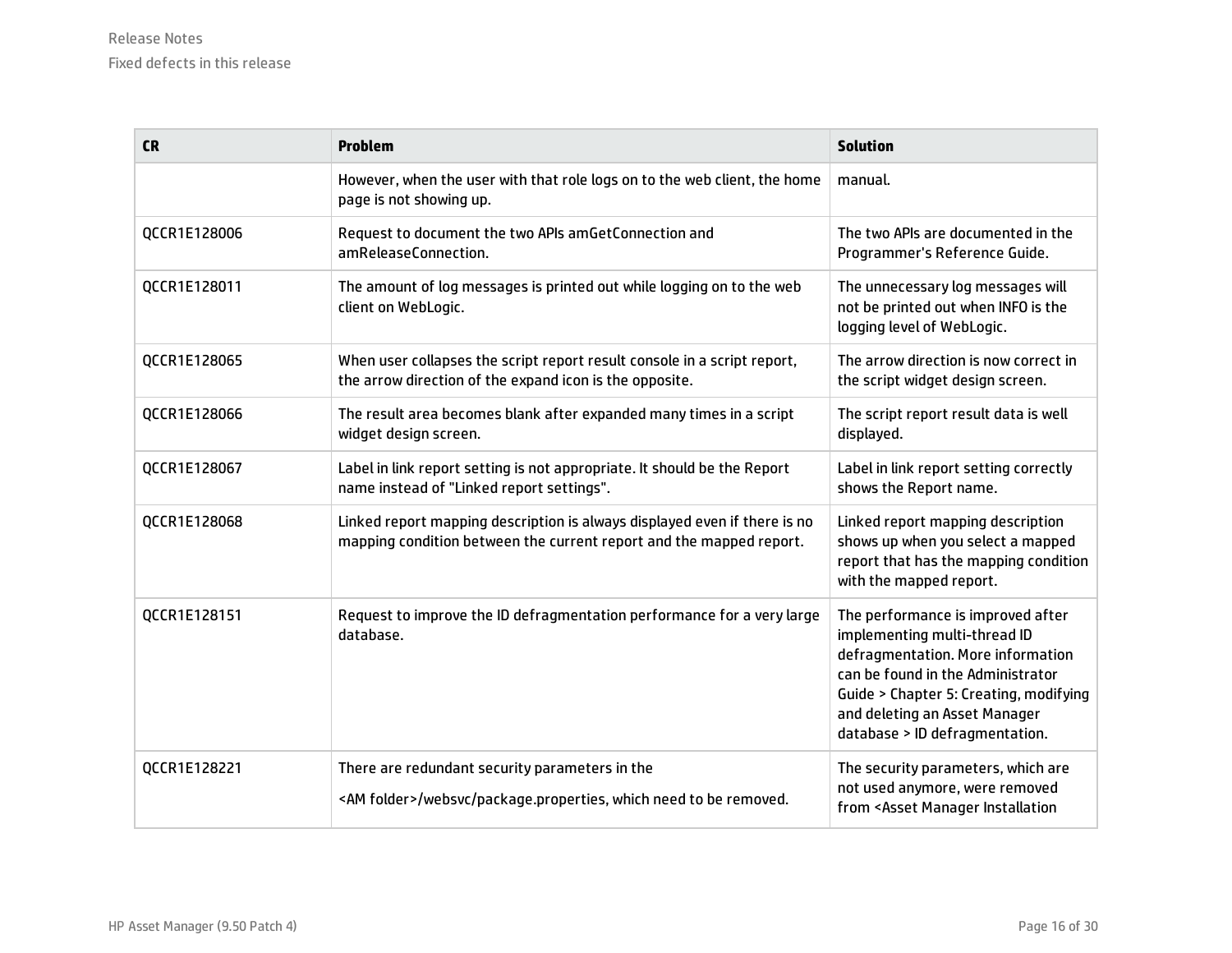| <b>CR</b>    | <b>Problem</b>                                                                                                                                          | <b>Solution</b>                                                                                                                                                                                                                                                                 |
|--------------|---------------------------------------------------------------------------------------------------------------------------------------------------------|---------------------------------------------------------------------------------------------------------------------------------------------------------------------------------------------------------------------------------------------------------------------------------|
|              |                                                                                                                                                         | folder>/websvc/package.properties<br>file.                                                                                                                                                                                                                                      |
| QCCR1E128289 | The error "Error (12,002): Internal blob cache error (too many crc<br>conflicts)" is received and the normal operation of Asset Manager is<br>impacted. | The fix enables Asset Manager server<br>to clean up the temporary files<br>automatically.                                                                                                                                                                                       |
| QCCR1E128356 | Request to document the impact of ID defragmentation process.                                                                                           | A technical note named "Impact of<br>Asset Manager ID Defragment" is<br>created and uploaed to the support<br>web site.                                                                                                                                                         |
| QCCR1E128560 | If a user has no "Create" right to a table, the "Edit" button is invisible<br>when multiple records are selected.                                       | The visibility of "Edit" button is not<br>related to the "Create" right of a table<br>now.                                                                                                                                                                                      |
| QCCR1E128677 | Text disappears from the field after saving on the web client.                                                                                          | The text no longer disappears after<br>saving.                                                                                                                                                                                                                                  |
| QCCR1E128747 | While running the AM Push job in parallel mode, the aamapi95.dll crashes<br>and brings the whole UCMDB probe down.                                      | Now, AM Push job in parallel mode will<br>not run into crash error.                                                                                                                                                                                                             |
| QCCR1E128752 | When you check the check box of a record on the web client, the<br>incorrect record is selected.                                                        | The color for checked and selected<br>states are changed so that user can<br>easily distinguish the two states. On<br>the web client, check box is for taking<br>actions in a list, and selection is used<br>to switch among the records being<br>displayed in the detail view. |
| QCCR1E128791 | Font size shrinks on the web client.                                                                                                                    | Font size will not change when<br>inputting text.                                                                                                                                                                                                                               |
| QCCR1E128818 | The table format is messed up in the Physical data models PDF<br>document.                                                                              | The table format is fixed.                                                                                                                                                                                                                                                      |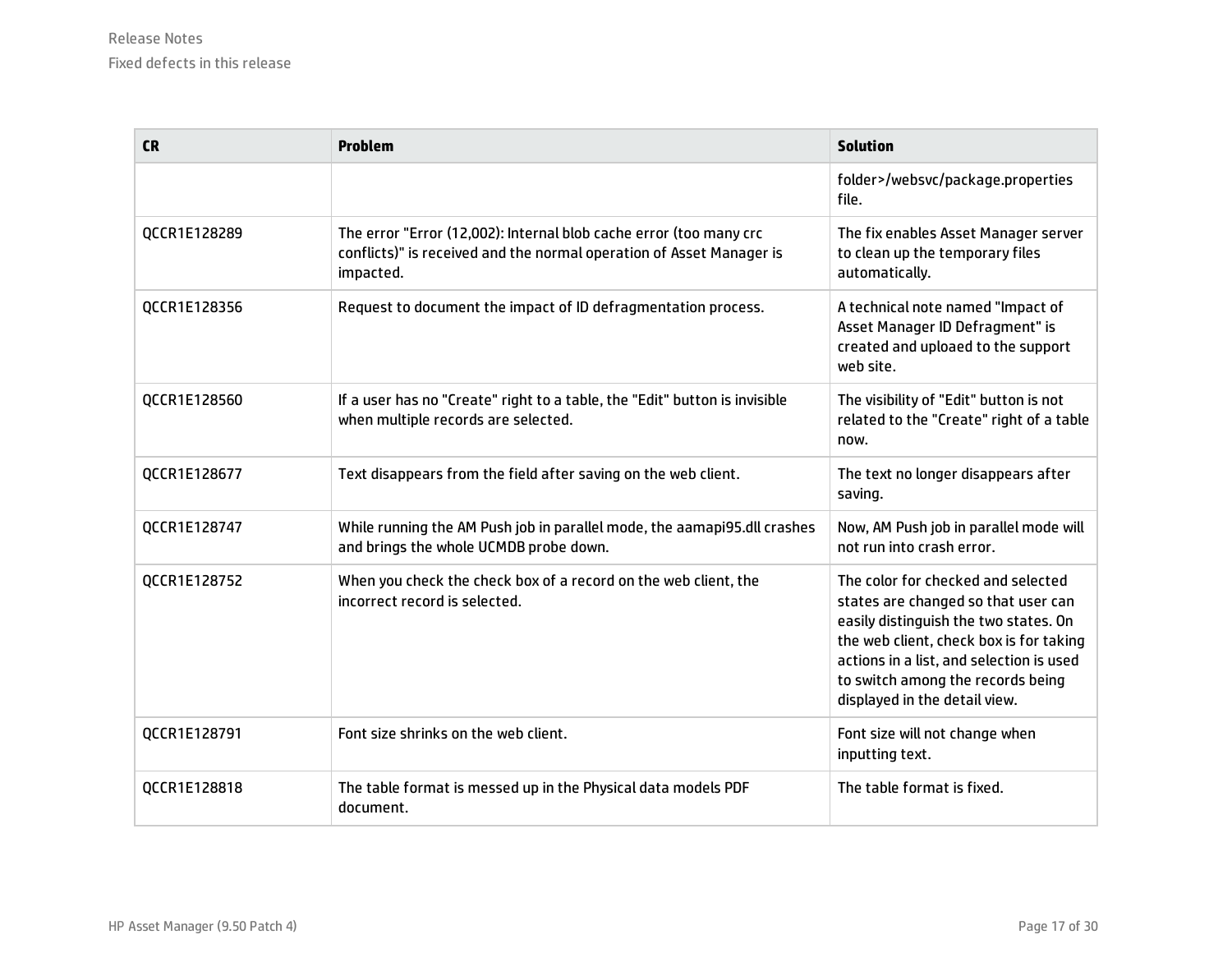| <b>CR</b>    | Problem                                                                                                                                                                                                                                        | <b>Solution</b>                                                                                                                                                                         |
|--------------|------------------------------------------------------------------------------------------------------------------------------------------------------------------------------------------------------------------------------------------------|-----------------------------------------------------------------------------------------------------------------------------------------------------------------------------------------|
| QCCR1E128826 | You cannot change the default welcome message "Welcome to HP Asset<br>Manager". The labels.properties file is missed under <tomcat<br>HOME&gt;\webapp\AssetManager\WEB-<br/>INF\classes\com\hp\ov\ac\web\bundles.</tomcat<br>                  | The labels.properties file is recovered.                                                                                                                                                |
| QCCR1E128847 | In the record detail view, a refresh of the screen is triggered when typing.                                                                                                                                                                   | The refresh is only triggered when the<br>changes are saved.                                                                                                                            |
| QCCR1E128923 | Detail frame disappears when you uncheck selected records and then<br>use "Multi edit".                                                                                                                                                        | The detail frame does not disappear.                                                                                                                                                    |
| QCCR1E128954 | Application Designer crashes when trying to save French translation<br>changes if a second language is added.                                                                                                                                  | <b>Application Designer now works</b><br>correctly.                                                                                                                                     |
| QCCR1E129008 | When using amActionMail() and Russian characters together, you<br>observe ?????? instead of the Russian letters showed in messages sent<br>from Asset Manager.                                                                                 | A new option named "VimLang" in<br>mail.ini is added to specify the<br>language of the mail if the character<br>set of Notes mail does not match<br>Asset Manager Database's collation. |
| QCCR1E129010 | On the web client, from the Asset or Portfolio screen, you click Action -><br>History, the history records are displayed in list view. However, the detail<br>view at the bottom will show a portfolio item, which is not a history<br>record. | The issue is fixed. Now the history will<br>be rendered correctly.                                                                                                                      |
| QCCR1E129013 | List page repeatedly displays the same group of data.                                                                                                                                                                                          | List page displays data correctly now.                                                                                                                                                  |
| QCCR1E129020 | Detail screens are hidden or disabled when records are being deleted.                                                                                                                                                                          | When deleting records, the detail<br>screen cannot be modified.                                                                                                                         |
| QCCR1E129021 | An issue occurs on the Windows client if a page contains more than one<br>LinkList control. Specifically, field labels disappear in all pages of the<br>screen. Additionally, the Windows client may occasionally crash.                       | Asset Manager Windows client will<br>display the page with more than one<br>LinkList controls correctly. The<br>Windows client no longer crashes for<br>this issue.                     |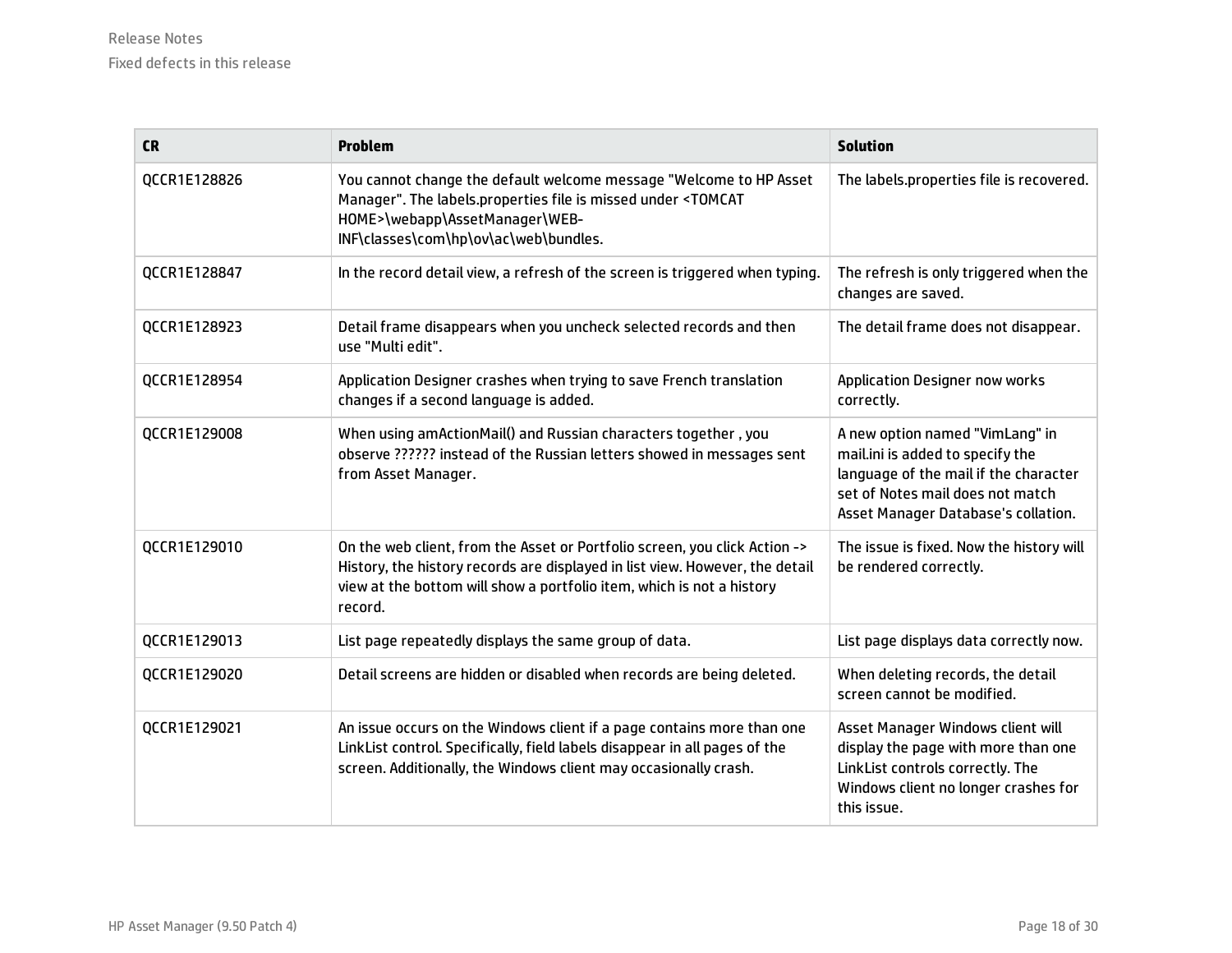| <b>CR</b>    | <b>Problem</b>                                                                                                                                                                                                                                                                                                                                                                                                                                         | <b>Solution</b>                                                                                                                                                                                                                                                                                                                                            |
|--------------|--------------------------------------------------------------------------------------------------------------------------------------------------------------------------------------------------------------------------------------------------------------------------------------------------------------------------------------------------------------------------------------------------------------------------------------------------------|------------------------------------------------------------------------------------------------------------------------------------------------------------------------------------------------------------------------------------------------------------------------------------------------------------------------------------------------------------|
| QCCR1E129045 | The "New" button appears in the detail screen when a record is opened<br>from Record Search.                                                                                                                                                                                                                                                                                                                                                           | The "New" button no longer appears<br>in the detail screen.                                                                                                                                                                                                                                                                                                |
| QCCR1E129122 | The red error bar is displayed when sorting selected records.                                                                                                                                                                                                                                                                                                                                                                                          | The sorting functionality works<br>correctly now.                                                                                                                                                                                                                                                                                                          |
| QCCR1E129171 | The "Multi edit" button is still visible when each page has only one record<br>selected and the "Action on the selections in current page" option is<br>enabled.                                                                                                                                                                                                                                                                                       | Now, If the "Action on the selections in<br>current page" option is enabled, the<br>"Multi edit" button is visible if more<br>than one record are selected on the<br>current page. If the "Action on the<br>selections in current page" option is<br>disabled, the "Multi edit" button is<br>visible if more than one record are<br>selected on all pages. |
| QCCR1E129176 | When running AM Push Adapter in parallel mode, some times an error<br>message of 12001 is returned.                                                                                                                                                                                                                                                                                                                                                    | The error no longer appears when<br>running AM Push Adapter in parallel<br>mode.                                                                                                                                                                                                                                                                           |
| QCCR1E129206 | Detail information is not displayed after a search wizard is completed.                                                                                                                                                                                                                                                                                                                                                                                | After a search wizard is completed,<br>data on the detail page is displayed<br>correctly.                                                                                                                                                                                                                                                                  |
| QCCR1E129351 | You have an Asset Manager database that has LDAP enabled. When<br>attempting to connect to the Asset Manager database with the Push<br>Adapter using an AM account, the connection fails. In addition, the<br>following error occurs when attempting to connect with a non-LDAP AM<br>account:<br>used by: Error (12,002): 80090308: LdapErr: DSID-0C0903AA<br>comment: AcceptSecurityContext error, data 525, v1772 (LDAP API) Invalid<br>credentials | This defect is fixed. The connection<br>can be made successfully.                                                                                                                                                                                                                                                                                          |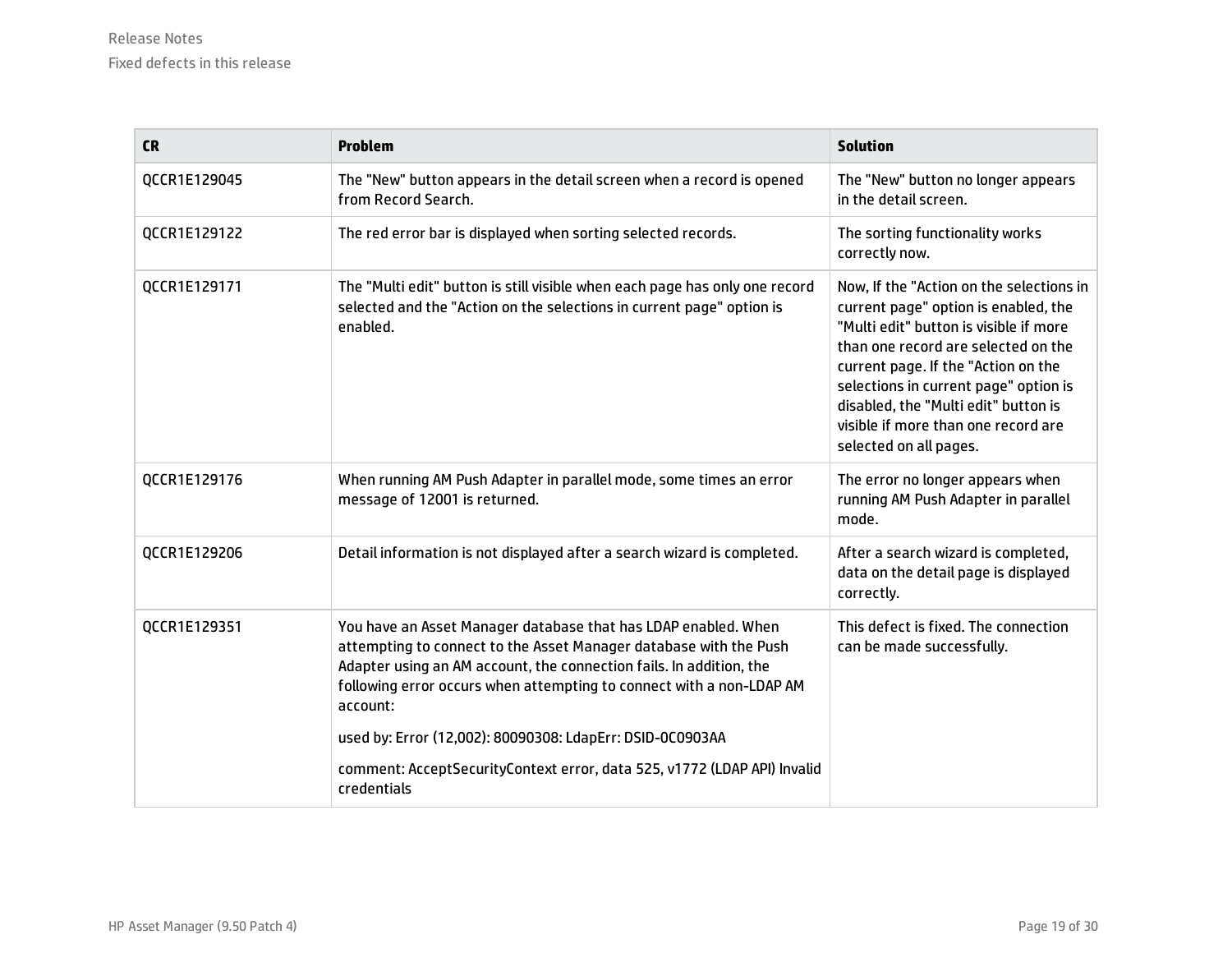| <b>CR</b>    | <b>Problem</b>                                                                                                                                                                                                                                                                                                         | <b>Solution</b>                                                                                              |
|--------------|------------------------------------------------------------------------------------------------------------------------------------------------------------------------------------------------------------------------------------------------------------------------------------------------------------------------|--------------------------------------------------------------------------------------------------------------|
| QCCR1E129357 | The WSCacheAPIs and WSCacheLiveTime options in the web.xml file of<br>the web tier are useless.                                                                                                                                                                                                                        | The WSCacheAPIs and<br>WSCacheLiveTime options are<br>removed from web.xml.                                  |
| QCCR1E129359 | On the web client, you open the business home page "Contracts" and<br>then click the link under Actions: "Dashboard: Leasing contracts", an<br>empty page is displayed with error message "thetablenameiswrong"                                                                                                        | This defect is fixed, the business<br>home page is displayed without error<br>message.                       |
| QCCR1E129360 | On the web client, you click the useful link "Application Services" on the<br>business homepage of "Contracts", error message<br>"defaultScreenSetError" is returned.                                                                                                                                                  | This defect is fixed, the list screen of<br>"Application Services" is displayed<br>without error message.    |
| QCCR1E129390 | Error occurs when accessing reports on the web client after upgrading<br>Crystal Report from 3.1 to 4.1 :<br>com.businessobjects.report.web.shared.WebReportingException: The<br>viewer could not process an event. Information is needed before this<br>report can be processed. [] ---- Error code:0 [CRWEB00000119] | Reports can be accessed successfully<br>on the web client after upgrading<br>Crystal Report from 3.1 to 4.1. |
| QCCR1E129397 | Request to support Firefox ESR 38.                                                                                                                                                                                                                                                                                     | Firefox ESR 38 is supported.                                                                                 |
| QCCR1E129426 | The portfolio list-detail screen has display issue when you navigate from<br>the "My Assets" screen.                                                                                                                                                                                                                   | Portfolio list-detail is displayed<br>correctly.                                                             |
| QCCR1E129428 | In the Tailoring guide, in the "*Disabling authentication when accessing<br>the WSDL*" section, the path of application-context.xml is described as in<br>the folder of "WEB-INF\classes", which is incorrect.                                                                                                         | The path is corrected to "xxxx\WEB-<br>INF\spring\application-context.xml".                                  |
| QCCR1E129433 | The on-the-fly creation of a linked field fails when you perform Multi edit.                                                                                                                                                                                                                                           | This defect is fixed, records can be<br>created on the fly in Multi edit mode<br>without any error.          |
| QCCR1E129497 | Different values of mandatory attributes make the field inactive on the<br>web client when using Multi edit.                                                                                                                                                                                                           | Mandatory fields work correctly now.                                                                         |
| QCCR1E129645 | Operational message for the detail frame shows up in the list frame.                                                                                                                                                                                                                                                   | Operational message appears in the                                                                           |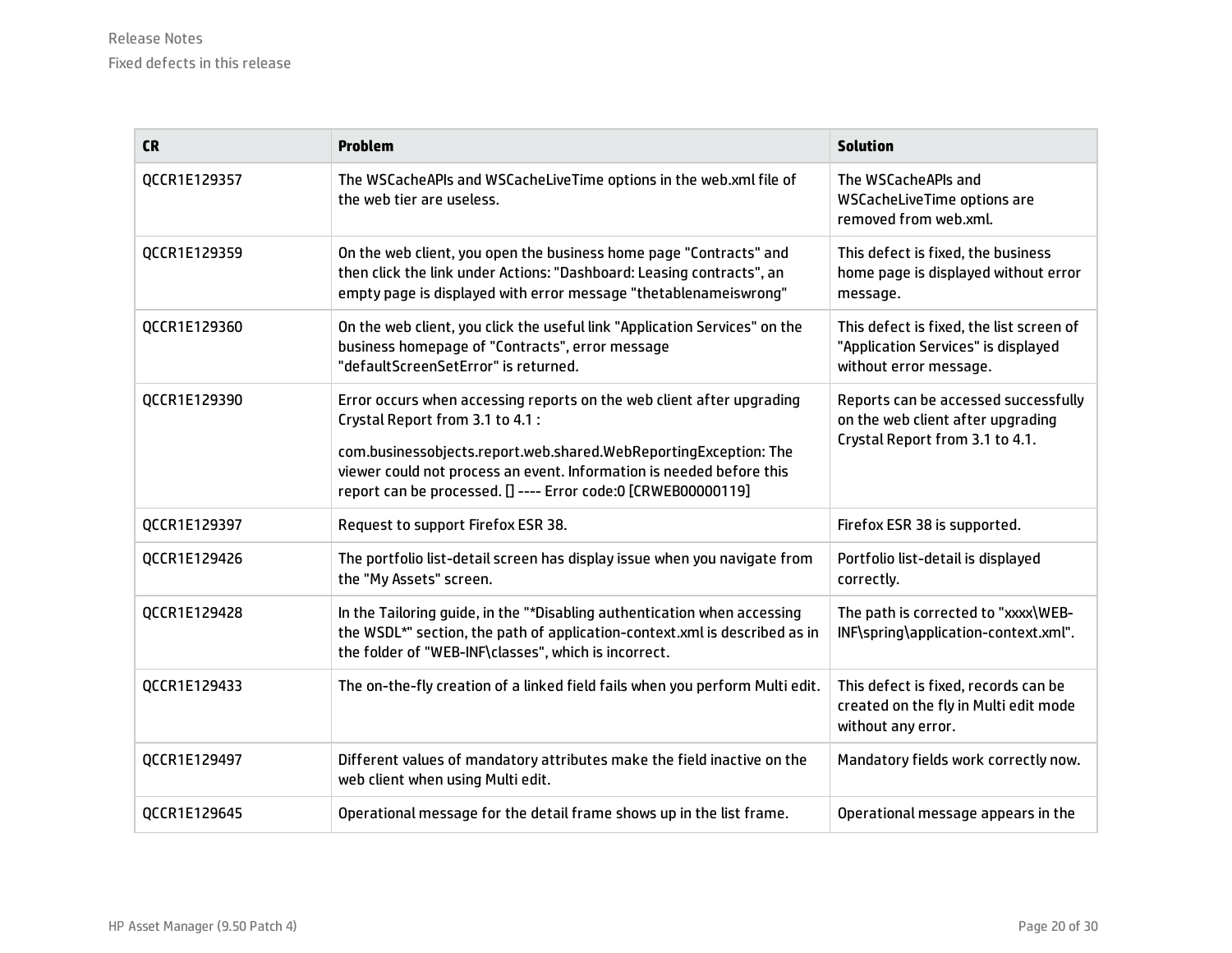| <b>CR</b>    | <b>Problem</b>                                                                                                                                                                                                                                                                          | <b>Solution</b>                                                                                                                      |
|--------------|-----------------------------------------------------------------------------------------------------------------------------------------------------------------------------------------------------------------------------------------------------------------------------------------|--------------------------------------------------------------------------------------------------------------------------------------|
|              |                                                                                                                                                                                                                                                                                         | detail frame.                                                                                                                        |
| QCCR1E129957 | All records are displayed after you return from statistics.                                                                                                                                                                                                                             | Records are displayed correctly by<br>filter condition after you return from<br>statistics.                                          |
| QCCR1E129878 | Checked state is rendered incorrectly in Internet Explorer 11.                                                                                                                                                                                                                          | The CSS code is adjusted for the<br>selected columns.                                                                                |
| QCCR1E129880 | Left-hand side navigation menu is empty on the web client after you log<br>on.                                                                                                                                                                                                          | The web client shows the navigation<br>menu correctly.                                                                               |
| QCCR1E129888 | Exception "Object doesn't support property or method 'cwc_allowInput'"<br>occurs when you view an attachment on the web client.                                                                                                                                                         | Viewing an attachment on the web<br>client works well.                                                                               |
| QCCR1E129945 | A filter does not work on the web client when its AmDbVal function has a<br>label parameter. When you click that filter on the web client, you get<br>nothing - no context screen asking for your input and no search button.<br>However, the filter is working fine on the win client. | Now, filters are correctly showed on<br>the web client.                                                                              |
| QCCR1E129947 | When you choose multiple records for a one-to-many link-list, only the<br>selected records on the current page are added.                                                                                                                                                               | The "Action on the selections in<br>current page" button is added back,<br>unchecking the option can enable<br>cross page selection. |
| QCCR1E130058 | The "Configure the column of the list" link is useless in a selection<br>window.                                                                                                                                                                                                        | The "Configure the column of the list"<br>link is no longer available in a<br>selection window.                                      |
| QCCR1E130047 | Selected records are not unselected when you open the screen from the<br>"My Favorites" menu.                                                                                                                                                                                           | Selected records are unselected when<br>you open the screen from the "My<br>Favorites" menu.                                         |
| QCCR1E130073 | Searching Russian characters in Asset Manager Record Search does not<br>work.                                                                                                                                                                                                           | This defect is fixed. Input Russian in<br>Record Search and perform a search                                                         |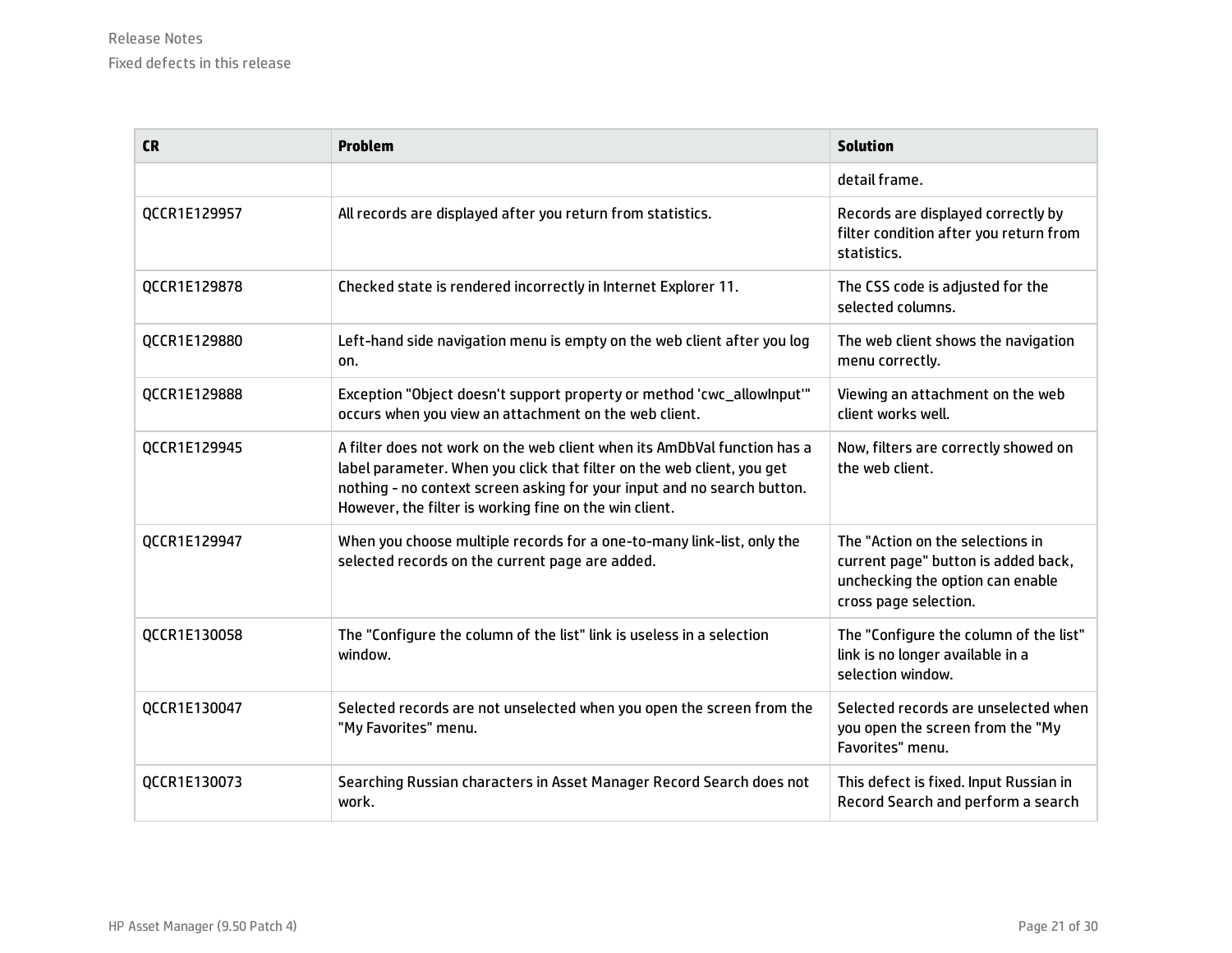| <b>CR</b>    | <b>Problem</b>                                                                                                                                                                                                                                   | <b>Solution</b>                                                                                                                                                       |
|--------------|--------------------------------------------------------------------------------------------------------------------------------------------------------------------------------------------------------------------------------------------------|-----------------------------------------------------------------------------------------------------------------------------------------------------------------------|
|              |                                                                                                                                                                                                                                                  | is working now.                                                                                                                                                       |
| QCCR1E130075 | Configuring columns in the lookup linklist of "employees and<br>departments" will change columns' parent list-detail page "list of<br>Contracts"                                                                                                 | AM no longer reads this kind of<br>column configuration information<br>from the cache.                                                                                |
| QCCR1E130089 | Error Message "Deserializing parameter 'Bean Ref" occurs when you<br>double-click execute button for the quick search wizard.                                                                                                                    | A loading mask is added so that the<br>wizard can only be clicked once to<br>execute.                                                                                 |
| QCCR1E130123 | Using special characters such as backslash and double quote in search<br>box causes the web client to be refreshed.                                                                                                                              | This defect is fixed, the web client will<br>not be refresh when you input special<br>characters.                                                                     |
| QCCR1E130167 | The OnAddLink and OnRemoveLink properties do not work properly on<br>the web client.                                                                                                                                                             | The OnAddLink and OnRemoveLink<br>properties can work correctly on the<br>web client.                                                                                 |
| QCCR1E130185 | If you cancel timeout and continue to work on the detail page, an error<br>line will be displayed on the screen:<br>var sLoginpath =<br>'/AssetManager/cwc/aclogin.jsp?redirect=true';<br>function enableAll() { window.location = sLoginpath; } | If session times out, the web client will<br>redirect you to the logon page if you<br>try to keep on working on the detail<br>page.                                   |
| QCCR1E130207 | Patch Management module cannot work for non-English version of Asset<br>Manager.                                                                                                                                                                 | It is now explicitly stated in the<br>Limitation section of the "Patch<br><b>Management_Automating Changes</b><br>From Development to Production 009"<br>white paper. |
| QCCR1E130250 | Actions of the "Execute" type cannot function properly on the web client.                                                                                                                                                                        | The following note is added to the<br>Advance Use Guide > Actions ><br>Creating an action > Types of actions.                                                         |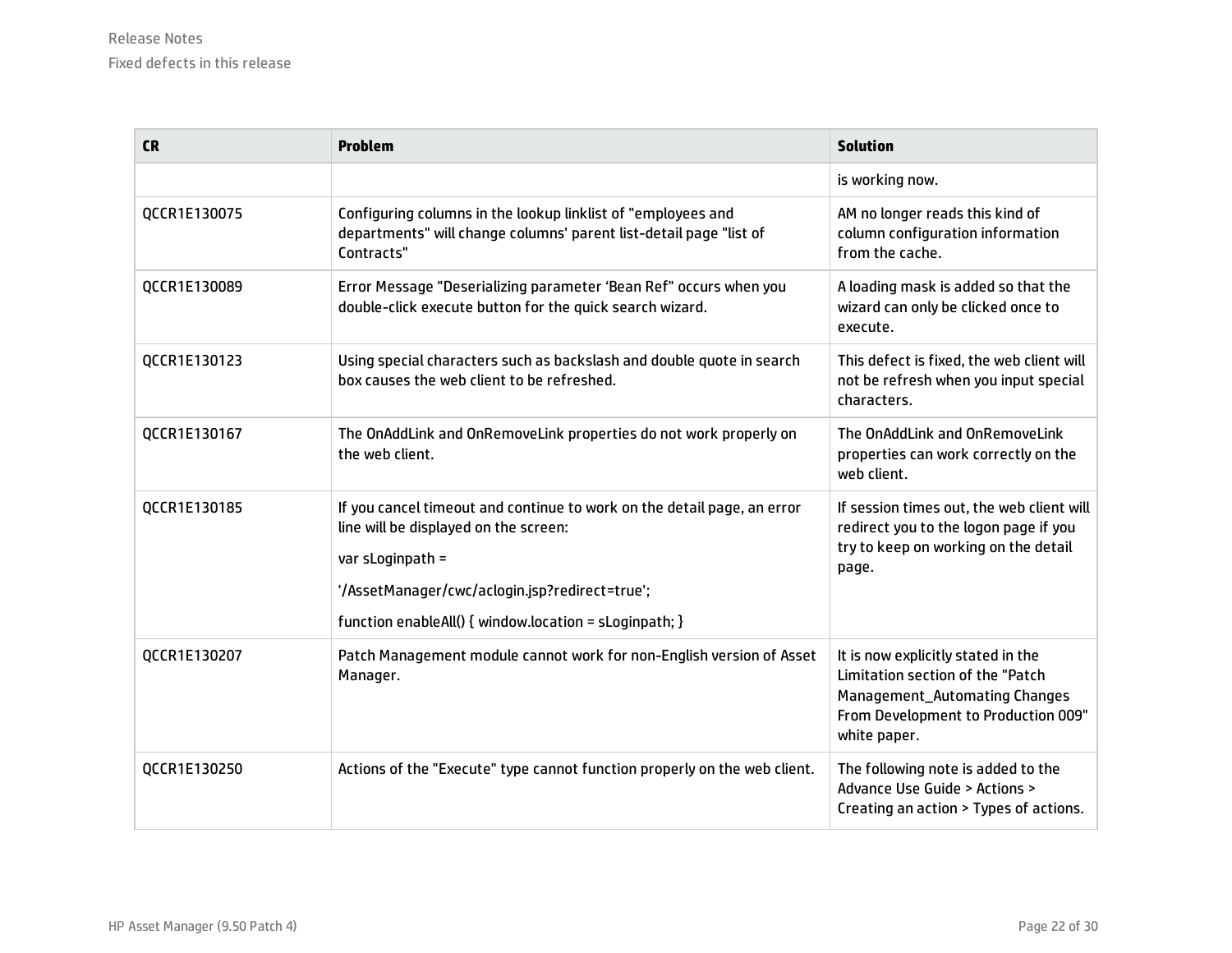| <b>CR</b>    | <b>Problem</b>                                                                                                                                                                                                                                      | <b>Solution</b>                                                                                                                                                                               |
|--------------|-----------------------------------------------------------------------------------------------------------------------------------------------------------------------------------------------------------------------------------------------------|-----------------------------------------------------------------------------------------------------------------------------------------------------------------------------------------------|
|              |                                                                                                                                                                                                                                                     | Note: Actions of the Executable type<br>does not work on the web client.                                                                                                                      |
| QCCR1E130258 | Unexpected selection when you add Portfolio in Linkedit of Stock                                                                                                                                                                                    | Use two different selection caches to<br>store Checkbox status for Linkedit<br>and Mainlist.                                                                                                  |
| QCCR1E130299 | "errorNullFieldInDocBean" error message shows up when returning to the<br>main document after adding a one2many link.                                                                                                                               | When returning to the main document<br>after adding a one2many link, AM web<br>client works well.                                                                                             |
| QCCR1E130353 | When you open a screen with the amOpenScreen API along with the<br>"Creation in progress" parameter setting, the screen opened is a<br>List/detail screen rather than the detail screen in "New record" mode on<br>the web client.                  | When you open a screen with<br>amOpenScreen API along with<br>"Creation in progress" parameter<br>setting, the screen opened is a detail<br>screen in "New record" mode on the<br>web client. |
| QCCR1E130354 | When you open a screen with an invalid filter by the AmOpenScreen API<br>with the "Consultation only" parameter setting, a "NEW" mode screen is<br>opened.                                                                                          | If the filter is invalid, an error<br>message pops up.                                                                                                                                        |
| QCCR1E130375 | "Add in downtime" wizard in the Work Order screen on the web client<br>causes "Access is denied" or "NullPointer" errors.                                                                                                                           | AM web client works well when<br>running the "Add in downtime" wizard<br>in the Work Order screen.                                                                                            |
| QCCR1E130494 | In certain scenarios, for example, when you execute a wizard, and the<br>timeout threshold is reached, you may see a "Deserializing parameter<br>'BeanRef' " error message on the web client. Request to make the error<br>message more meaningful. | The message is now "Wizard<br>execution failed unexpectedly, please<br>try to run the wizard again. Or, log out<br>and then log in again."                                                    |
| QCCR1E130506 | You cannot export the document or history in the expense lines screen.                                                                                                                                                                              | The export functionality now works<br>correctly.                                                                                                                                              |
| QCCR1E130565 | Web and Windows client behave differently when handling the page with                                                                                                                                                                               | The following description is added to                                                                                                                                                         |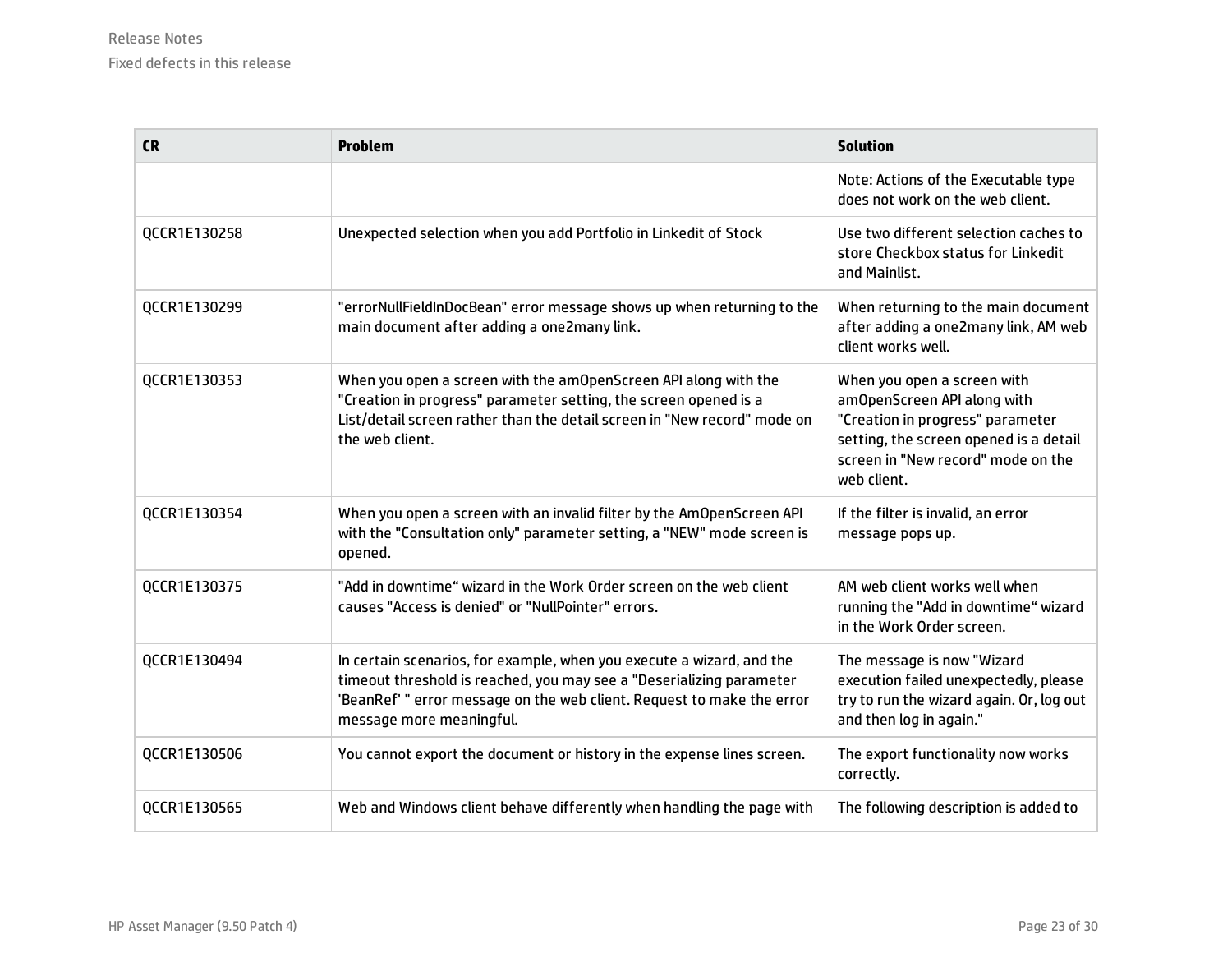| <b>CR</b>    | <b>Problem</b>                                                                                                                                                                                      | <b>Solution</b>                                                                                                                                                                                              |
|--------------|-----------------------------------------------------------------------------------------------------------------------------------------------------------------------------------------------------|--------------------------------------------------------------------------------------------------------------------------------------------------------------------------------------------------------------|
|              | empty data of all the fields on it.                                                                                                                                                                 | the Web Implementation Guide ><br>Differences between the Windows<br>client and the Web client ><br>Differences between the clients ><br>Records detail.                                                     |
|              |                                                                                                                                                                                                     | Fields on sub-tabs                                                                                                                                                                                           |
|              |                                                                                                                                                                                                     | Windows client: The sub-tabs are<br>located at the bottom of the window.<br>Note: If a sub-tab contains only read-<br>only fields and none of the read-only<br>fields has a value, the sub-tab is<br>hidden. |
|              |                                                                                                                                                                                                     | Web client: This functionality is<br>currently not available. All fields<br>(including the empty read-only fields)<br>are displayed on the main page.                                                        |
| QCCR1E130672 | Long text post on the Mass Update wizard will cause web service jvm to<br>crash.                                                                                                                    | Long text post on the Mass Update<br>wizard is executed successfully on the<br>web client.                                                                                                                   |
| QCCR1E130980 | On an action result page, Windows client will open links with new tabs.<br>However, on the web client, the links are opened on the same page.<br>Therefore, user cannot see the action result page. | The behavior of the clients is now<br>consistent. Web client will also keep<br>the action result page and open a new<br>tab or window for the links.                                                         |
| QCCR1E65714  | Terminal event cannot be created by right-clicking the workflow<br>activities.                                                                                                                      | The terminal event can be created<br>successfully.                                                                                                                                                           |
| QCCR1E124707 | Opening certain type of customized "Useful link" on business homepages<br>causes endless loading progress.                                                                                          | Opening customized "Useful link" does<br>not cause any error.                                                                                                                                                |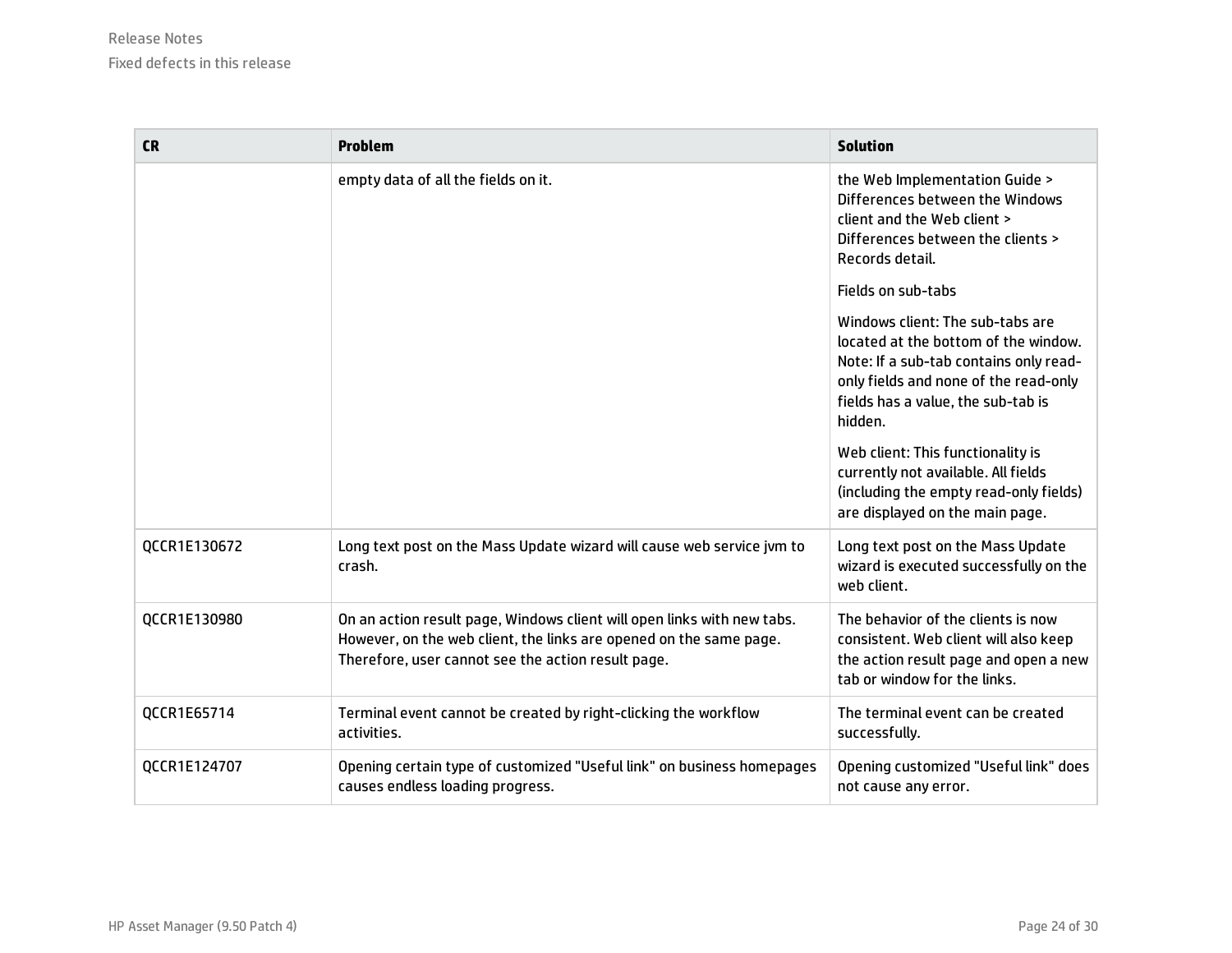| <b>CR</b>    | <b>Problem</b>                                                                                                                                                               | <b>Solution</b>                                                                            |
|--------------|------------------------------------------------------------------------------------------------------------------------------------------------------------------------------|--------------------------------------------------------------------------------------------|
| QCCR1E128928 | In the script widget, the label "description" should be "name", and the<br>label "report name" should be "widget name".                                                      | The label names are corrected.                                                             |
| QCCR1E130261 | Copy-paste or cut-paste actions do not activate the Save and Cancel<br>buttons on the web client.                                                                            | Copy-paste or cut-paste actions can<br>activate the Save and Cancel buttons.               |
| QCCR1E130315 | Ul state is incorrectly reset after a Cancel action.                                                                                                                         | Ul state is correctly reset after a<br>Cancel action.                                      |
| QCCR1E130743 | You are in the middle of a New/Duplicate/Multi Edit/Add operation, the<br>session times out, you try to log out and then log on again. In this<br>scenario, an error occurs. | The homepage will be displayed when<br>you log on after the session timeout.               |
| QCCR1E116991 | When the "Extis .Charts.Enables" parameter is set to false on the web<br>client, a big empty space appears in the statistics of the business<br>homepage.                    | The statistics will display the correct<br>data.                                           |
| QCCR1E121159 | The "Back from " link on a detail page does not redirect you to the<br>correct page.                                                                                         | The "Back from " link now redirect<br>you to the correct page.                             |
| QCCR1E122848 | An error occurs when you try to display user rights with RUI/CD rights on<br>the web client.                                                                                 | No error occurs when you try to<br>display the user rights.                                |
| QCCR1E126033 | The style of the Search button in the filter form needs to be improved.                                                                                                      | All buttons have a blue background<br>now.                                                 |
| QCCR1E126090 | In Chrome, the pop-up date widget is too far from the date field.                                                                                                            | The layout is improved.                                                                    |
| QCCR1E126093 | When there is enough space for showing all the tabs, the left and right<br>arrow buttons are still there.                                                                    | The left and right buttons are<br>removed when there is enough space<br>for the tabs.      |
| QCCR1E126124 | "Configure the columns of list" is not needed in the "Link List of<br>Selection" window.                                                                                     | "Configure the columns of list" is<br>removed from the "Link List of<br>Selection" window. |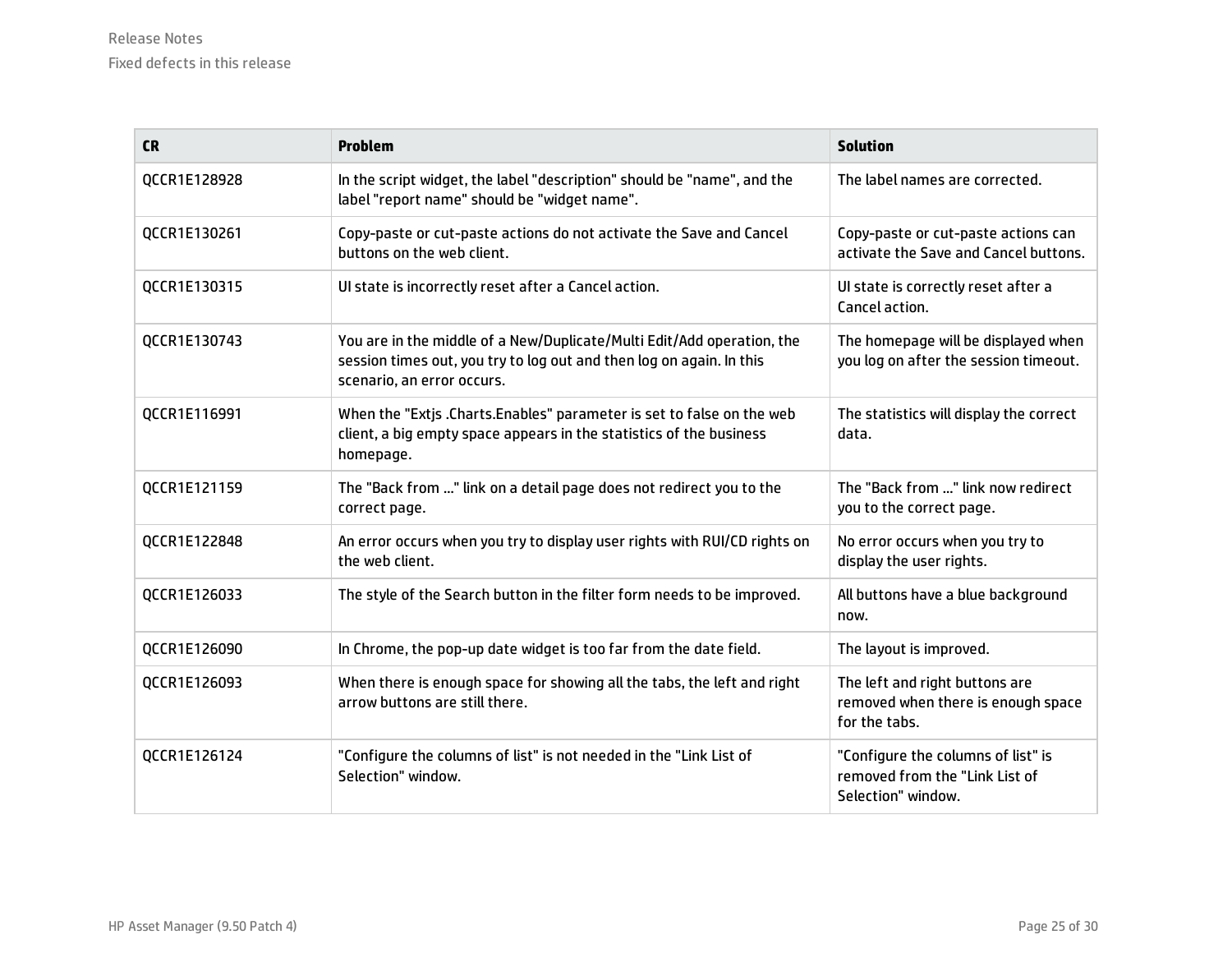| <b>CR</b>    | <b>Problem</b>                                                                                                                                                                        | <b>Solution</b>                                                                                    |
|--------------|---------------------------------------------------------------------------------------------------------------------------------------------------------------------------------------|----------------------------------------------------------------------------------------------------|
| QCCR1E126266 | Gray pagination buttons in sub-list can still be clicked.                                                                                                                             | Gray pagination buttons cannot be<br>clicked.                                                      |
| QCCR1E126274 | The text field in the IT equipment screen is too small to show the data in<br>Internet Explorer 11.                                                                                   | The size of the text field is adjusted.                                                            |
| QCCR1E126279 | In the Purchase requests screen on the web client, the Cross icon remains<br>in the screen even after you select an item from the "Priority" drop-down<br>list.                       | The Cross icon no longer appears<br>after you select an item.                                      |
| QCCR1E126303 | When you edit multiple records on the web client, on the detail page, the<br>"Edit" button should be disabled.                                                                        | The "Edit" button is removed on the<br>detail page during Multi editing.                           |
| QCCR1E126345 | Icon and input box are not aligned on the ROI tab of Asset.                                                                                                                           | Icon and input box are now aligned.                                                                |
| QCCR1E126355 | Unexpected warning dialog pops up when you click the table name twice<br>in the User Right screen in Chrome.                                                                          | No warning dialog pops up when you<br>click the table name twice.                                  |
| QCCR1E126388 | The last 2 records in the display selection list are not refreshed after<br>Multi edit.                                                                                               | All records are refreshed correctly.                                                               |
| QCCR1E127173 | Buttons of main list are no inactivated after you apply a filter and edit in<br>the detail screen.                                                                                    | The buttons of the main list are<br>disabled when the detail frame is in<br>edit mode.             |
| QCCR1E127618 | The check box of a one2manay link list can still be selected when you are<br>editing the linkedit field on the detail page.                                                           | The check box cannot be selected<br>when you are editing the linkedit field<br>on the detail page. |
| QCCR1E127622 | In the list screen of the web client, when the "New" and "Delete" buttons<br>are grayed out, the order of the "Tab" key starts from the first check box<br>of the record on the list. | The focus is now on the "Checkall"<br>check box.                                                   |
| QCCR1E128062 | After you select a bookmarked link from "My favorite", the wrong record<br>is highlighted.                                                                                            | The correct bookmarked record is<br>highlighted.                                                   |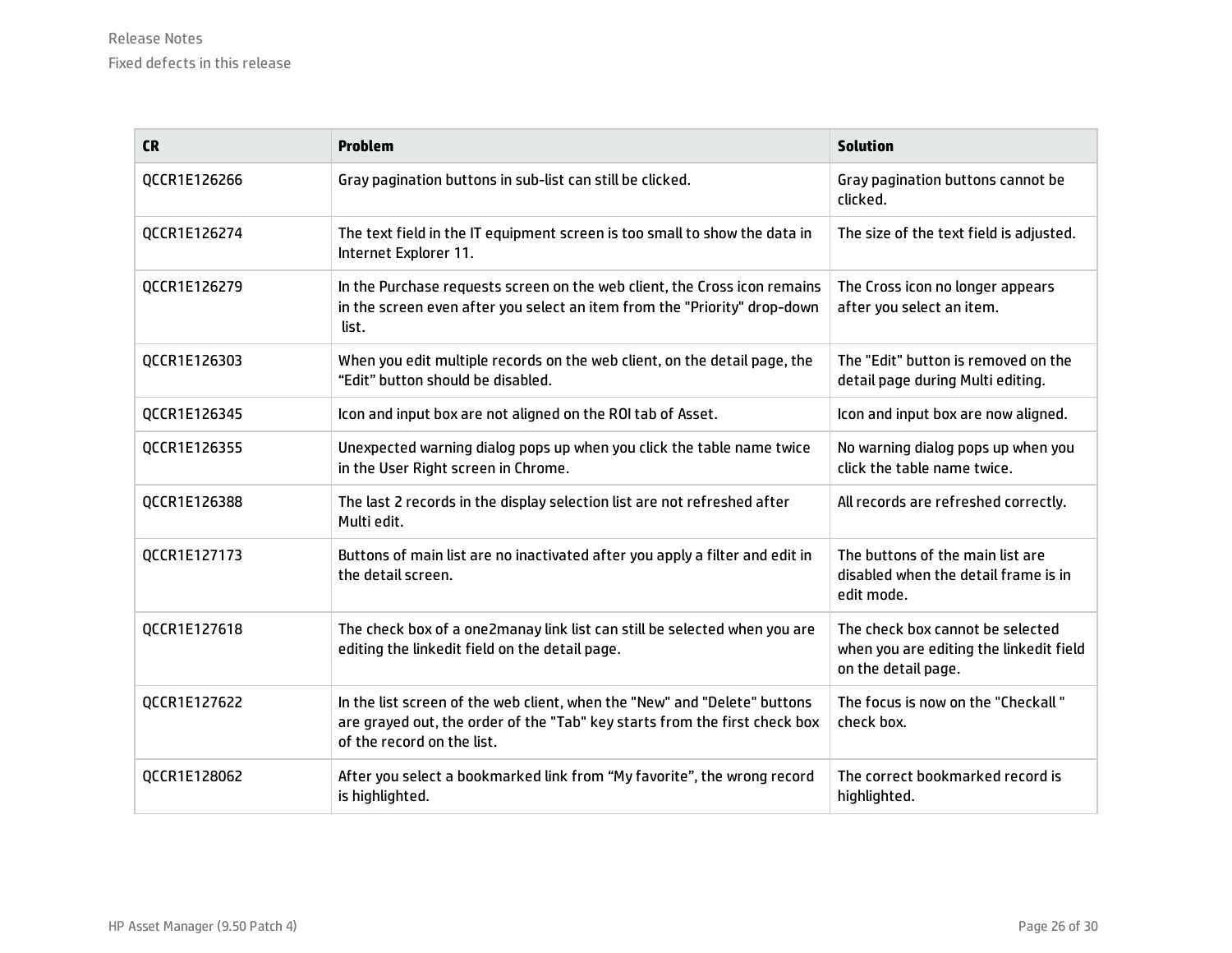### <span id="page-26-0"></span>Known problems, limitations, and workarounds

<span id="page-26-1"></span>This software release has the following known issues and limitations.

#### Issues in Asset Manager 9.50 Patch 4

| <b>Global ID</b> | <b>Problem</b>                                                                                                                                                                                      | Workaround                                                                                                       |
|------------------|-----------------------------------------------------------------------------------------------------------------------------------------------------------------------------------------------------|------------------------------------------------------------------------------------------------------------------|
| QCCR1E129591     | Switching tabs in detail view causes the list view to be refreshed.                                                                                                                                 | There is currently no workaround<br>available.                                                                   |
| QCCR1E130027     | When you run a script that updates a field/link based on a printer<br>record in amPortfolio, the Asset Manager Windows client crashes<br>due to the "keep history" function enabled on Asset links. | Disable the "keep history" function on<br>Asset and Batch links of the amPortfolio<br>table.                     |
|                  |                                                                                                                                                                                                     | Using this method means that the history<br>cannot be kept on Asset and Batch links<br>of the amPortfolio table. |
| QCCR1E129218     | You are editing a record in the detail frame. If you click the same<br>record in the list frame, a window pops up and asks if you want to<br>leave the page.                                        | There is currently no workaround<br>available.                                                                   |
| QCCR1E129367     | Tree view is changed to default mode after saving a modification in<br>the detail frame.                                                                                                            | There is currently no workaround<br>available.                                                                   |
| QCCR1E129963     | The split bar may move unexpectedly.                                                                                                                                                                | There is currently no workaround<br>available.                                                                   |
| QCCR1E128400     | On a SUSE Linux 11 server, you set up a Tomcat 8 instance with JAVA<br>8 (either 32-bit or 64-bit) and deploy Asset Manager Web Tier. When                                                          | Use Tomcat 7 and 64-bit JAVA 8 on SUSE<br>Linux 11 to run Asset Manager Web Tier                                 |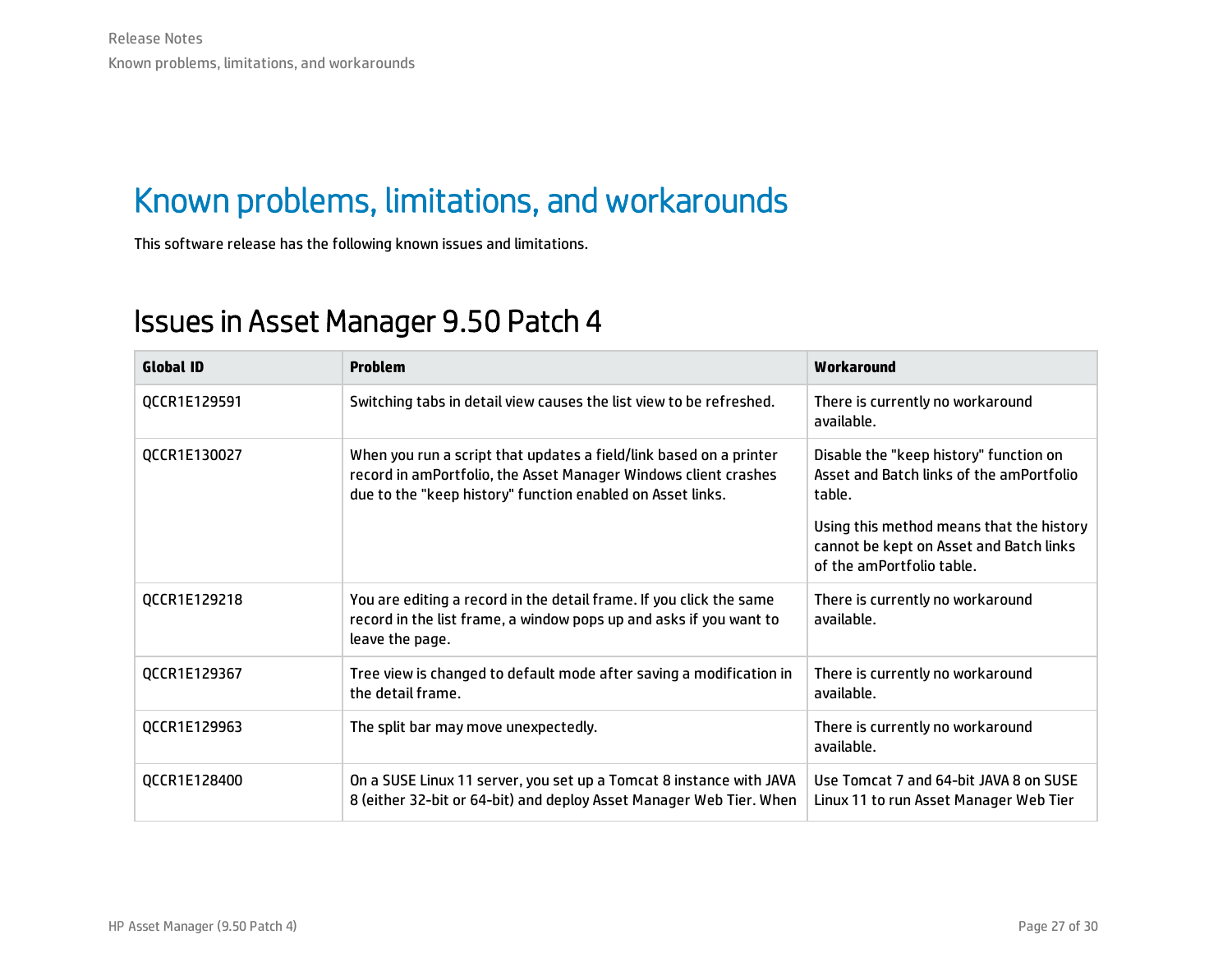| <b>Global ID</b> | <b>Problem</b>                                                                                                                                                                                                                                                                                                                                                                            | Workaround                                                                                      |
|------------------|-------------------------------------------------------------------------------------------------------------------------------------------------------------------------------------------------------------------------------------------------------------------------------------------------------------------------------------------------------------------------------------------|-------------------------------------------------------------------------------------------------|
|                  | starting the AM Web Tier, it fails with the following error. "Error<br>creating bean with name 'inToolReportController "                                                                                                                                                                                                                                                                  | and Web Services.                                                                               |
| QCCR1E128407     | In a RedHat Linux 5 server, you set up a Tomcat 8 instance with JAVA<br>8 (either 64-bit or 32-bit) and deploy Asset Manager Web Tier and<br>Web Services . After logging on to the AM web client, it keeps on<br>loading for a long time till timeout. In the Tomcat Log, you will find<br>the following errors.<br>Invalid POST Response: Internal Server Error found in the web client | Use Tomcat 7 and JAVA 8 to run Asset<br>Manager Web Tier and Web Services on<br>RedHat Linux 5. |
|                  | Caused by: java.io.IOException: Server returned HTTP response code:<br>500                                                                                                                                                                                                                                                                                                                |                                                                                                 |
| QCCR1E121535     | When running the statistic with the SQL name "BstValChargeBack",<br>the following error occurs :                                                                                                                                                                                                                                                                                          | There is currently no workaround<br>available.                                                  |
|                  | ODBC error: [Microsoft][ODBC SQL Server Driver][SQL Server]Column<br>'amEmplDept .FullName' is invalid in the select list because it is not<br>contained in either an aggregate function or the GROUP BY clause.                                                                                                                                                                          |                                                                                                 |
|                  | <b>SQLSTate: 37000</b>                                                                                                                                                                                                                                                                                                                                                                    |                                                                                                 |
| QCCR1E121918     | The following error is logged when importing the demo database to<br>Oracle:                                                                                                                                                                                                                                                                                                              | There is currently no workaround<br>available.                                                  |
|                  | Oracle error: ORA-01795: maximum number of expressions in a list<br>is 1000 ('Line 13 of script 'FINISH.Do, line 361")                                                                                                                                                                                                                                                                    |                                                                                                 |
|                  | SQL statement 'delete from LastId where IdSeed IN<br>(2607,3905,3904,3903, , 2716,2715,2714,' could not be executed<br>('Line 13 of script 'FINISH.Do, line 361")                                                                                                                                                                                                                         |                                                                                                 |
| QCCR1E122993     | Wrong error message shows up when adding a link to the "Field" in<br>the Chargeback screen.                                                                                                                                                                                                                                                                                               | There is currently no workaround<br>available.                                                  |
| QCCR1E123811     | List Data is not updated after the action "Re-calculate a software                                                                                                                                                                                                                                                                                                                        | There is currently no workaround                                                                |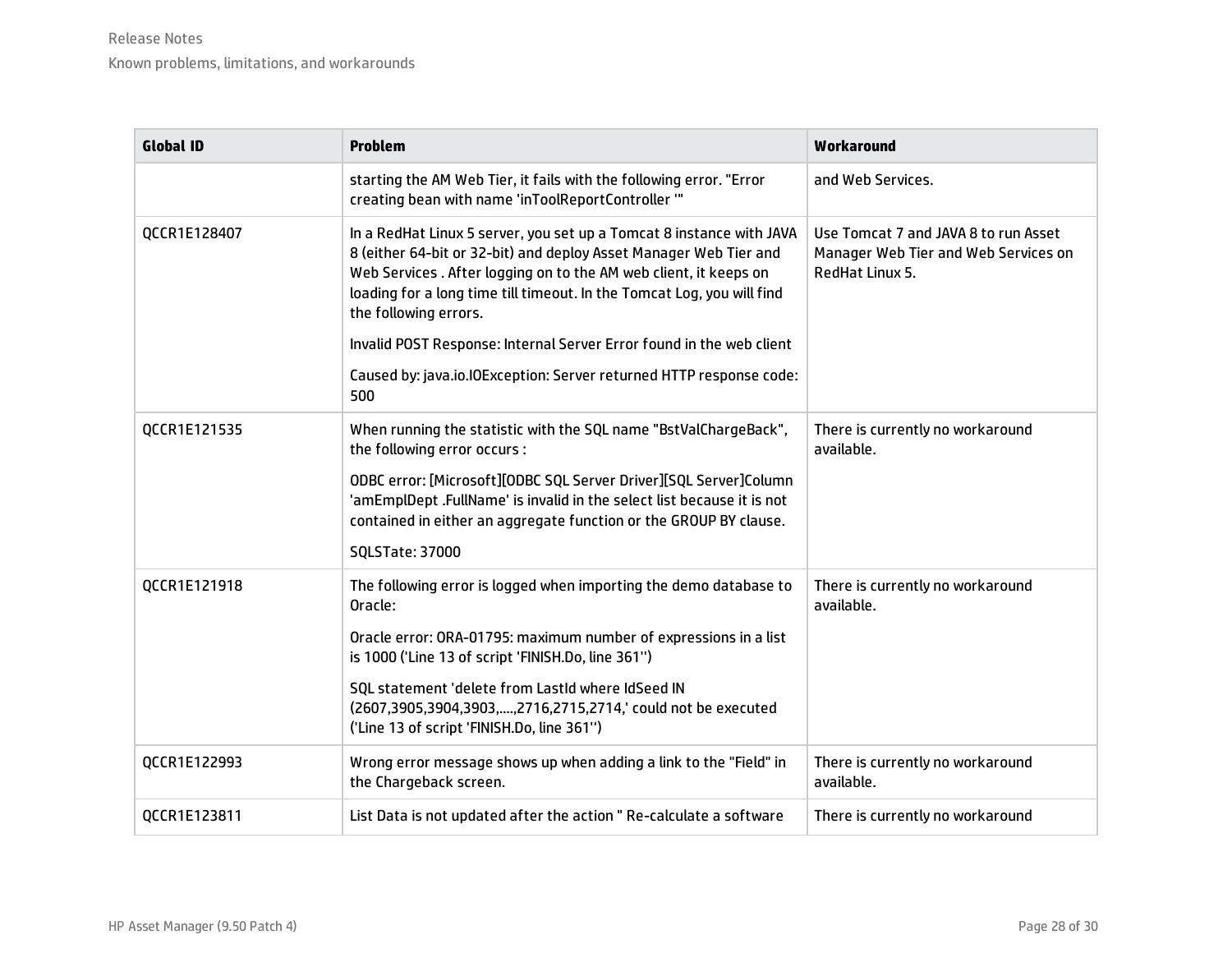| <b>Global ID</b> | <b>Problem</b>                                                                                          | Workaround                                     |
|------------------|---------------------------------------------------------------------------------------------------------|------------------------------------------------|
|                  | counter" is executed.                                                                                   | available.                                     |
| OCCR1E121335     | The web service throws a syntax error exception when BIO protocol<br>is used for connector on Tomcat 8. | There is currently no workaround<br>available. |

### <span id="page-28-0"></span>Limitations

- Filtering
	- After you click on a record in a list and then apply a filter, the list frame displays the first page of the filtered list, while the detail frame still displays the details of the record you previously selected. If this record is not on the first page of the filtered list, you have to navigate through pages to find it.
	- After you click on a record in a list and then apply a filter, the detail frame still displays the details of that record, even if the record is no longer in the filtered list.
- Sorting
	- After you click on a record on a certain page (for example, page x) of a list and then sort the list by a column, the list frame still displays that page (page x) of the sorted list. Meanwhile, the detail frame still displays the details of the record you previously selected. Therefore, if this record is not on the same page (page x) of the sorted list, you have to navigate through pages to find it.